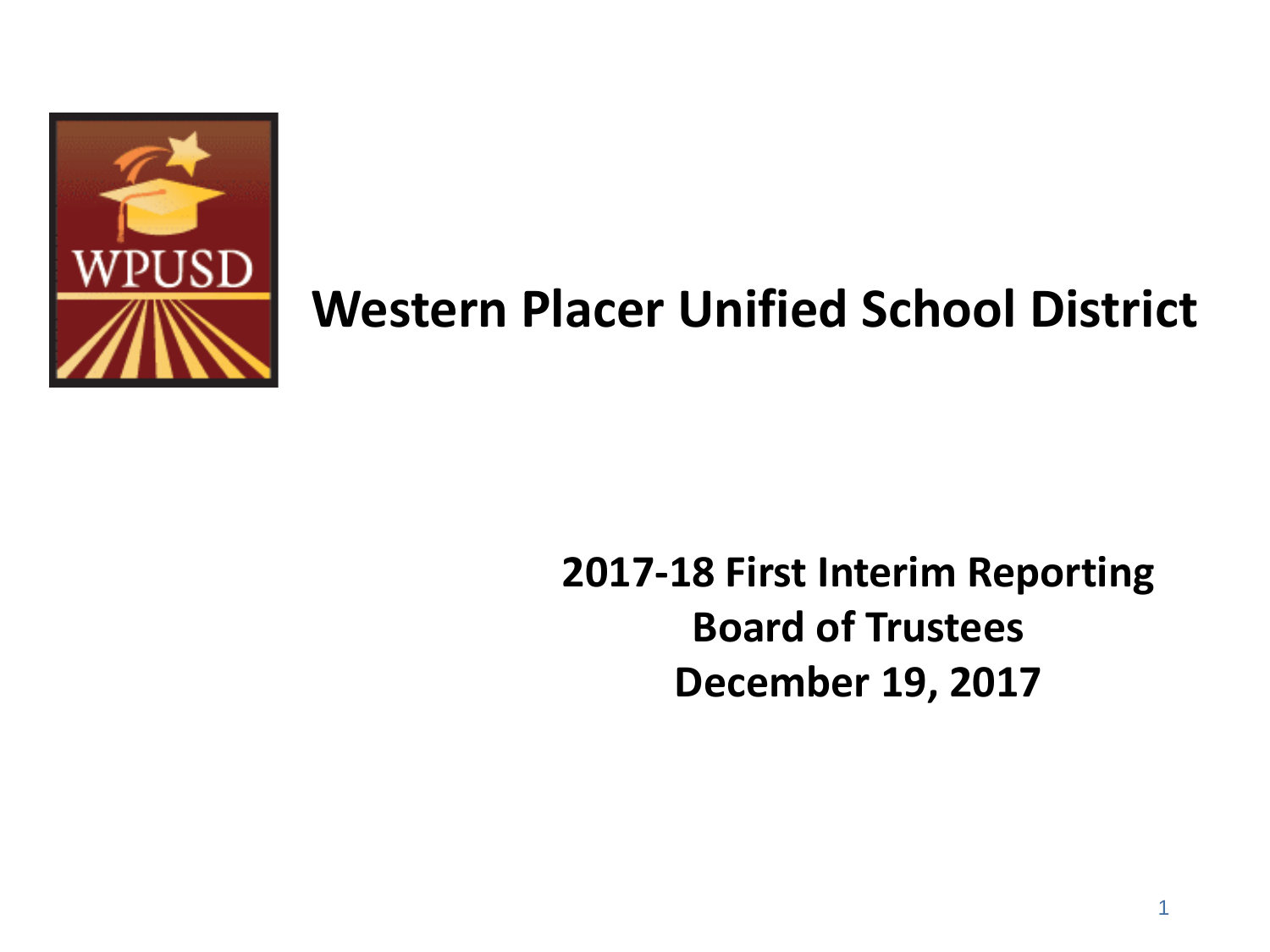### First Interim Update – 2017-18 Budget

- The district's Board of Trustees shall certify in writing whether or not the district is able to meet its financial obligations for the remainder of the fiscal year and, based on current forecasts, for the two subsequent fiscal years. The certification shall be classified as positive, qualified, or negative, pursuant to standards and criteria adopted by the State Board of Education (EC §33127).
- In certifying the 2017-18 First Interim report as positive, the Board confirms its fiduciary responsibility to maintain fiscal solvency for the current and subsequent two fiscal years.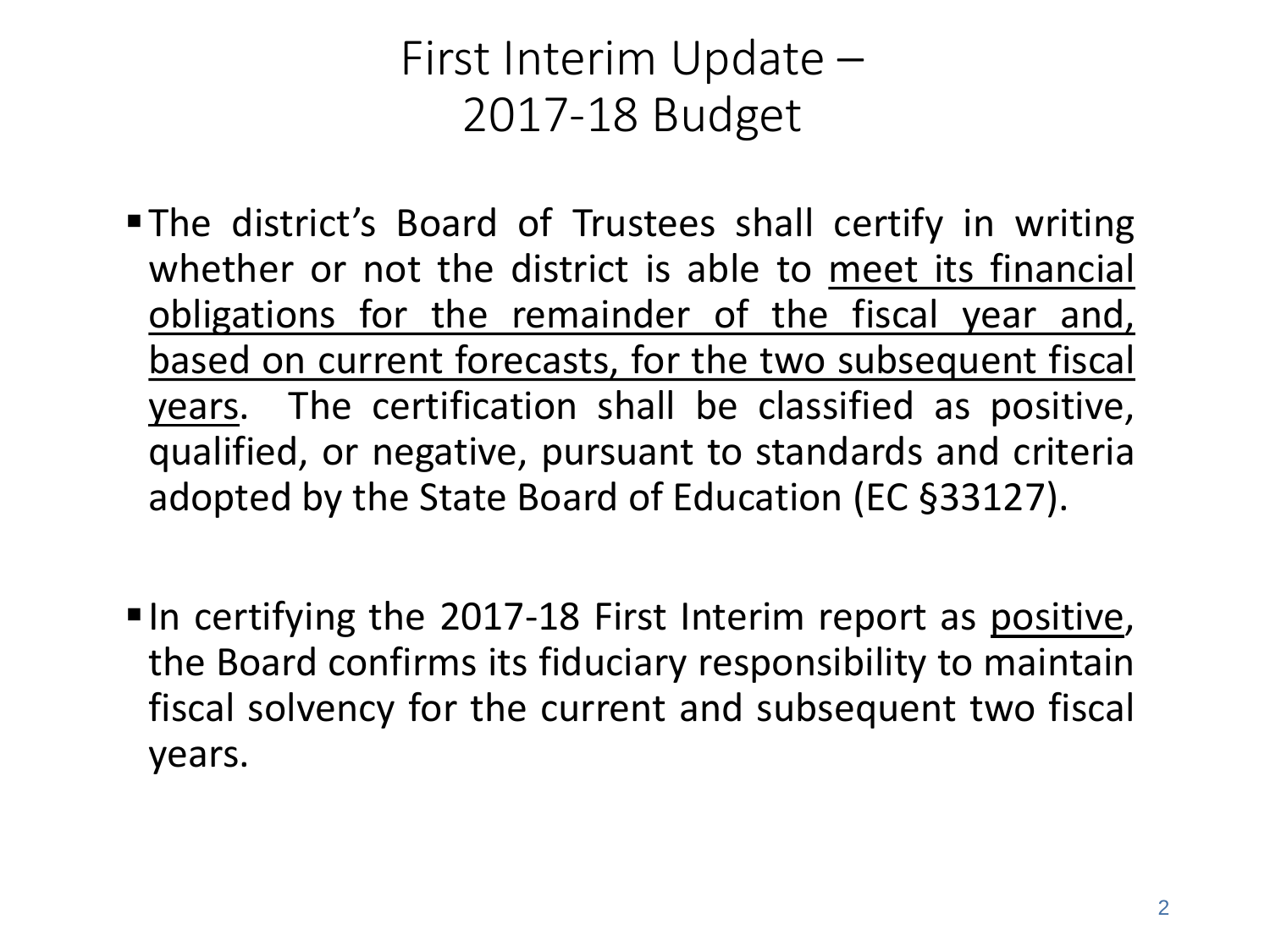## First Interim Update – 2017-18 Budget

Changes from District's Adopted Budget:

- 2016-17 Books closed Actual Ending Fund Balance now known
- 2016-17 program categorical and co-curricular carryover funds added to District & site expenditure budgets
- Finalized 2017-18 staffing, position control, benefits and updates of new grants or final revenue allocations
- Update salaries and related statutory benefit costs for board approved salary settlement
- Updated programs that require General Fund contribution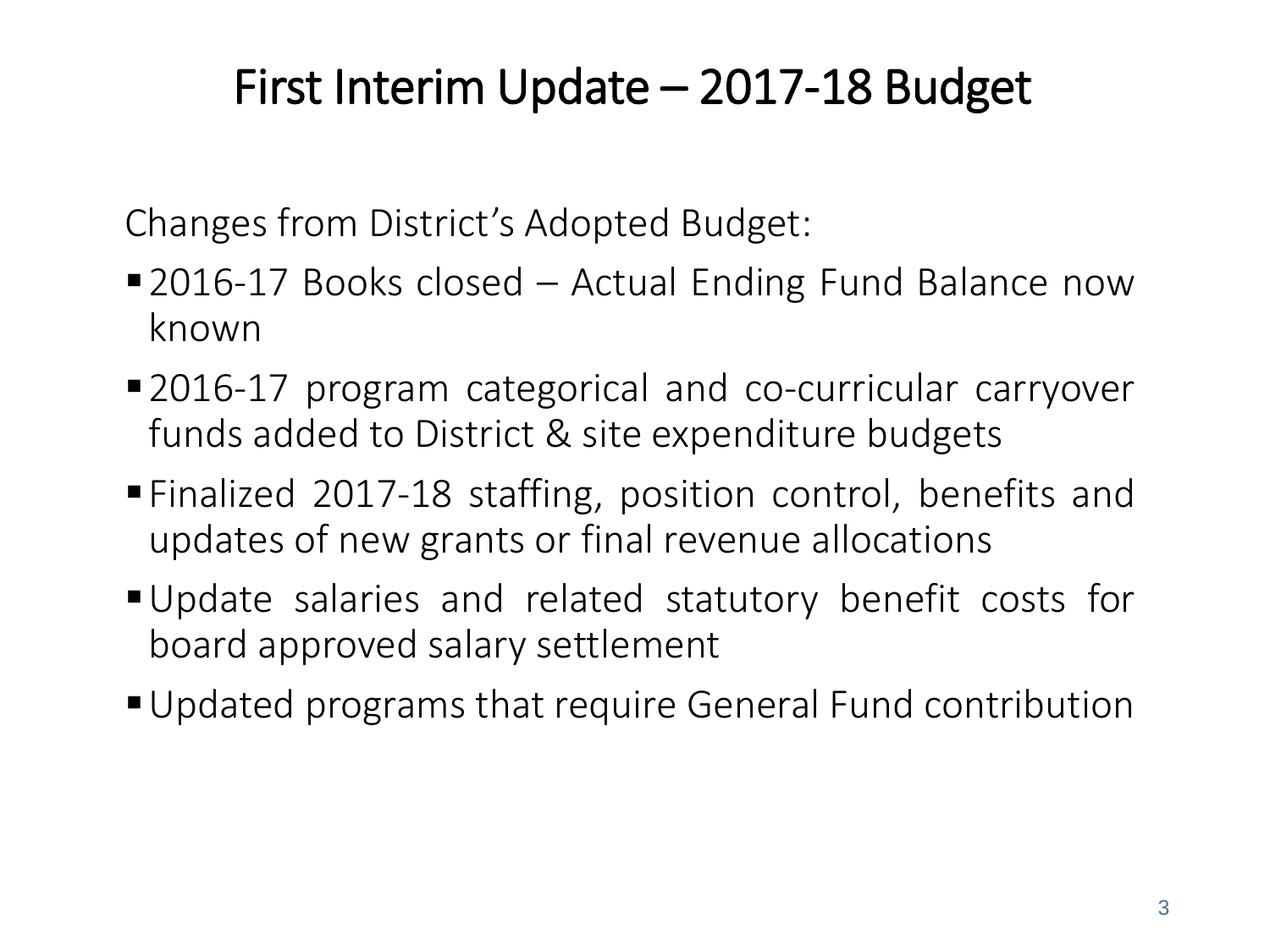## 2017-18 Budget

## First Interim

|                                           |                     | <b>First Interim</b> |               |
|-------------------------------------------|---------------------|----------------------|---------------|
|                                           |                     | 2017-18              |               |
|                                           |                     |                      |               |
|                                           | <b>Unrestricted</b> | <b>Restricted</b>    | Combined      |
| Revenues                                  |                     |                      |               |
| <b>LCFF Funding</b>                       | 55,588,146          | 984,061              | 56,572,207    |
| <b>Federal Revenue</b>                    | 2,394               | 2,265,919            | 2,268,313     |
| <b>State Revenue</b>                      | 2,189,099           | 4,145,543            | 6,334,642     |
| Local Revenue                             | 1,317,564           | 3,024,363            | 4,341,927     |
| <b>Total Revenue</b>                      | 59,097,203          | 10,419,886           | 69,517,089    |
| Expenditures                              |                     |                      |               |
| Certificated Salaries                     | 26,823,970          | 5,172,453            | 31,996,423    |
| <b>Classified Salaries</b>                | 5,900,993           | 3,296,318            | 9,197,311     |
| <b>Benefits</b>                           | 11,634,242          | 5,624,861            | 17,259,103    |
| <b>Books and Supplies</b>                 | 5,499,427           | 1,454,735            | 6,954,162     |
| Other Services & Oper. Exp                | 4,918,717           | 2,813,672            | 7,732,389     |
| Capital Outlay                            | 68,500              | 512,512              | 581,012       |
| Other Outgo 7xxx                          | 282,179             | 1,878,994            | 2,161,173     |
| Transfer of Indirect 73xx                 | (911, 726)          | 908,497              | (3,229)       |
| <b>Total Expenditures</b>                 | 54,216,302          | 21,662,042           | 75,878,344    |
| Deficit/Surplus                           | 4,880,901           | (11,242,156)         | (6,361,255)   |
| Transfers In                              |                     |                      |               |
| Transfers out                             | (173,360)           |                      | (173, 360)    |
| Contributions to Restricted               | (10,317,961)        | 10,317,961           |               |
| Net increase (decrease) in Fund Balance   | (5,610,420)         | (924, 195)           | (6, 534, 615) |
| <b>Beginning Balance</b>                  | 9,166,157           | 1,175,191            | 10,341,348    |
| <b>Ending Fund Balance</b>                | 3,555,737           | 250,996              | 3,806,733     |
| <b>Components of Ending Fund Balance</b>  |                     |                      |               |
| Nonspendable:                             |                     |                      |               |
| Reserve - Revolving Fund                  | 5,000               |                      | 5,000         |
| Reserve - Prepaid Expenditures            |                     |                      |               |
| <b>Restricted:</b>                        |                     |                      |               |
| Reserve - Designated Programs             |                     | 250,996              | 250,996       |
| Reserve - Prepaid Expenditures            |                     |                      |               |
| <u>Unassigned/Unappropriated:</u>         |                     |                      |               |
| Reserve - Economic Uncertainty @ 3%       | 2,281,551           |                      | 2,281,551     |
| Reserve - Deferred Maintenance Reserve    | 160,226             |                      | 160,226       |
| Reserve - Charter Technical Assistance    | 93,812              |                      | 93,812        |
| Reserve - Unassigned Economic Uncertainty |                     |                      |               |
| surplus/(deficit)                         | 1,015,148           |                      | 1,015,148     |
| <b>Total Ending Fund Balance</b>          | 3,555,737           | 250,996              | 3,806,733     |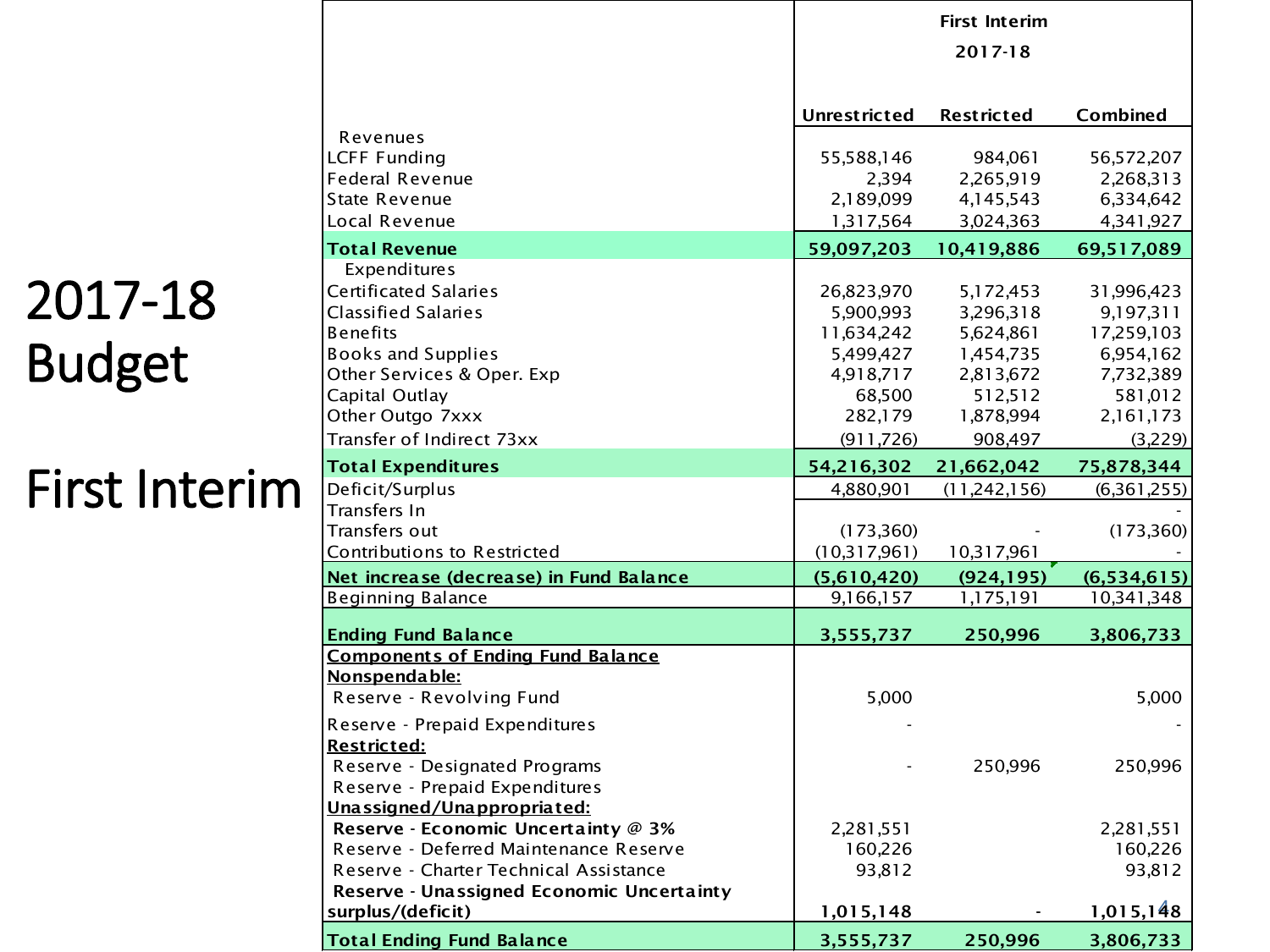| Adopted       |
|---------------|
| <b>Budget</b> |

vs.

## First Interim

| 2017-18<br>2017-18<br><b>First Interim</b><br>Combined<br>Combined<br>Variance<br>Revenues<br><b>LCFF Funding</b><br>56,542,881<br>56,572,207<br>29,326<br>1.<br>$\overline{2}$<br><b>Federal Revenue</b><br>2,124,080<br>2,268,313<br>144,233<br>3<br><b>State Revenue</b><br>5,229,684<br>6,334,642<br>1,104,958<br>Local Revenue<br>3,639,967<br>4,341,927<br>701,960<br>4<br>67,536,612<br>69,517,089<br><b>Total Revenue</b><br>1,980,477<br>Expenditures<br>Certificated Salaries<br>5<br>31,478,529<br>31,996,423<br>517,894<br>6<br>194,496<br><b>Classified Salaries</b><br>9,002,815<br>9,197,311<br>7<br><b>Benefits</b><br>17,184,923<br>17,259,103<br>74,180<br>8<br><b>Books and Supplies</b><br>3,035,031<br>6,954,162<br>3,919,131<br>Other Services & Oper. Exp<br>9<br>6,111,256<br>7,732,389<br>1,621,133<br>102,275<br>581,012<br>10<br>Capital Outlay<br>478,737<br>Other Outgo 7xxx<br>1,980,069<br>2,161,173<br>181,104<br>11<br>Transfer of Indirect 73xx<br>(3, 229)<br>(3, 229)<br>68,891,669<br>75,878,344<br><b>Total Expenditures</b><br>6,986,675<br>Deficit/Surplus<br>(6, 361, 255)<br>(5,006,198)<br>(1, 355, 057)<br>Transfers In (\$512,000 From Fund 17 - 18/19 & 19/20)<br>Transfers out (Eliminate \$200,000 Fund 17 Transfer 18-19)<br>(173, 360)<br>(173, 360)<br><b>Contributions to Restricted</b><br>Net increase (decrease) in Fund Balance<br>(1,528,417)<br>(6,534,615)<br>(5,006,198)<br>5,300,351<br>10,341,348<br>Beginning Balance<br>5,040,997<br><b>Ending Fund Balance</b><br>3,806,733<br>34,799<br>3,771,934<br><b>Components of Ending Fund Balance</b><br>Nonspendable:<br>5,000<br>5,000<br>Reserve - Revolving Fund<br>Reserve - Prepaid Expenditures<br><b>Restricted:</b><br>Reserve - Designated Programs<br>156,071<br>250,996<br>94,925<br>Unassigned/Unappropriated:<br>209,600<br>Reserve - Economic Uncertainty @ 3%<br>2,071,951<br>2,281,551<br>3,271<br>Reserve - Deferred Maintenance Reserve<br>156,955<br>160,226<br>Reserve - Charter Technical Assistance<br>93,812<br>93,812<br>Reserve - GAP Funding Contingency - Subsequent<br><b>Budget Year</b><br>$\mathbf 0$<br>$\mathbf 0$<br>Reserve - Unassigned Economic Uncertainty<br>surplus/(deficit)<br>1,288,145<br>1,015,148<br>(272, 998) |                                  | Adopted<br><b>Budget</b> | <b>First Interim</b> | Adopted vs |  |
|--------------------------------------------------------------------------------------------------------------------------------------------------------------------------------------------------------------------------------------------------------------------------------------------------------------------------------------------------------------------------------------------------------------------------------------------------------------------------------------------------------------------------------------------------------------------------------------------------------------------------------------------------------------------------------------------------------------------------------------------------------------------------------------------------------------------------------------------------------------------------------------------------------------------------------------------------------------------------------------------------------------------------------------------------------------------------------------------------------------------------------------------------------------------------------------------------------------------------------------------------------------------------------------------------------------------------------------------------------------------------------------------------------------------------------------------------------------------------------------------------------------------------------------------------------------------------------------------------------------------------------------------------------------------------------------------------------------------------------------------------------------------------------------------------------------------------------------------------------------------------------------------------------------------------------------------------------------------------------------------------------------------------------------------------------------------------------------------------------------------------------------------------------------------------------------------------------------------------------------------------------------------------|----------------------------------|--------------------------|----------------------|------------|--|
|                                                                                                                                                                                                                                                                                                                                                                                                                                                                                                                                                                                                                                                                                                                                                                                                                                                                                                                                                                                                                                                                                                                                                                                                                                                                                                                                                                                                                                                                                                                                                                                                                                                                                                                                                                                                                                                                                                                                                                                                                                                                                                                                                                                                                                                                          |                                  |                          |                      |            |  |
|                                                                                                                                                                                                                                                                                                                                                                                                                                                                                                                                                                                                                                                                                                                                                                                                                                                                                                                                                                                                                                                                                                                                                                                                                                                                                                                                                                                                                                                                                                                                                                                                                                                                                                                                                                                                                                                                                                                                                                                                                                                                                                                                                                                                                                                                          |                                  |                          |                      |            |  |
|                                                                                                                                                                                                                                                                                                                                                                                                                                                                                                                                                                                                                                                                                                                                                                                                                                                                                                                                                                                                                                                                                                                                                                                                                                                                                                                                                                                                                                                                                                                                                                                                                                                                                                                                                                                                                                                                                                                                                                                                                                                                                                                                                                                                                                                                          |                                  |                          |                      |            |  |
|                                                                                                                                                                                                                                                                                                                                                                                                                                                                                                                                                                                                                                                                                                                                                                                                                                                                                                                                                                                                                                                                                                                                                                                                                                                                                                                                                                                                                                                                                                                                                                                                                                                                                                                                                                                                                                                                                                                                                                                                                                                                                                                                                                                                                                                                          |                                  |                          |                      |            |  |
|                                                                                                                                                                                                                                                                                                                                                                                                                                                                                                                                                                                                                                                                                                                                                                                                                                                                                                                                                                                                                                                                                                                                                                                                                                                                                                                                                                                                                                                                                                                                                                                                                                                                                                                                                                                                                                                                                                                                                                                                                                                                                                                                                                                                                                                                          |                                  |                          |                      |            |  |
|                                                                                                                                                                                                                                                                                                                                                                                                                                                                                                                                                                                                                                                                                                                                                                                                                                                                                                                                                                                                                                                                                                                                                                                                                                                                                                                                                                                                                                                                                                                                                                                                                                                                                                                                                                                                                                                                                                                                                                                                                                                                                                                                                                                                                                                                          |                                  |                          |                      |            |  |
|                                                                                                                                                                                                                                                                                                                                                                                                                                                                                                                                                                                                                                                                                                                                                                                                                                                                                                                                                                                                                                                                                                                                                                                                                                                                                                                                                                                                                                                                                                                                                                                                                                                                                                                                                                                                                                                                                                                                                                                                                                                                                                                                                                                                                                                                          |                                  |                          |                      |            |  |
|                                                                                                                                                                                                                                                                                                                                                                                                                                                                                                                                                                                                                                                                                                                                                                                                                                                                                                                                                                                                                                                                                                                                                                                                                                                                                                                                                                                                                                                                                                                                                                                                                                                                                                                                                                                                                                                                                                                                                                                                                                                                                                                                                                                                                                                                          |                                  |                          |                      |            |  |
|                                                                                                                                                                                                                                                                                                                                                                                                                                                                                                                                                                                                                                                                                                                                                                                                                                                                                                                                                                                                                                                                                                                                                                                                                                                                                                                                                                                                                                                                                                                                                                                                                                                                                                                                                                                                                                                                                                                                                                                                                                                                                                                                                                                                                                                                          |                                  |                          |                      |            |  |
|                                                                                                                                                                                                                                                                                                                                                                                                                                                                                                                                                                                                                                                                                                                                                                                                                                                                                                                                                                                                                                                                                                                                                                                                                                                                                                                                                                                                                                                                                                                                                                                                                                                                                                                                                                                                                                                                                                                                                                                                                                                                                                                                                                                                                                                                          |                                  |                          |                      |            |  |
|                                                                                                                                                                                                                                                                                                                                                                                                                                                                                                                                                                                                                                                                                                                                                                                                                                                                                                                                                                                                                                                                                                                                                                                                                                                                                                                                                                                                                                                                                                                                                                                                                                                                                                                                                                                                                                                                                                                                                                                                                                                                                                                                                                                                                                                                          |                                  |                          |                      |            |  |
|                                                                                                                                                                                                                                                                                                                                                                                                                                                                                                                                                                                                                                                                                                                                                                                                                                                                                                                                                                                                                                                                                                                                                                                                                                                                                                                                                                                                                                                                                                                                                                                                                                                                                                                                                                                                                                                                                                                                                                                                                                                                                                                                                                                                                                                                          |                                  |                          |                      |            |  |
|                                                                                                                                                                                                                                                                                                                                                                                                                                                                                                                                                                                                                                                                                                                                                                                                                                                                                                                                                                                                                                                                                                                                                                                                                                                                                                                                                                                                                                                                                                                                                                                                                                                                                                                                                                                                                                                                                                                                                                                                                                                                                                                                                                                                                                                                          |                                  |                          |                      |            |  |
|                                                                                                                                                                                                                                                                                                                                                                                                                                                                                                                                                                                                                                                                                                                                                                                                                                                                                                                                                                                                                                                                                                                                                                                                                                                                                                                                                                                                                                                                                                                                                                                                                                                                                                                                                                                                                                                                                                                                                                                                                                                                                                                                                                                                                                                                          |                                  |                          |                      |            |  |
|                                                                                                                                                                                                                                                                                                                                                                                                                                                                                                                                                                                                                                                                                                                                                                                                                                                                                                                                                                                                                                                                                                                                                                                                                                                                                                                                                                                                                                                                                                                                                                                                                                                                                                                                                                                                                                                                                                                                                                                                                                                                                                                                                                                                                                                                          |                                  |                          |                      |            |  |
|                                                                                                                                                                                                                                                                                                                                                                                                                                                                                                                                                                                                                                                                                                                                                                                                                                                                                                                                                                                                                                                                                                                                                                                                                                                                                                                                                                                                                                                                                                                                                                                                                                                                                                                                                                                                                                                                                                                                                                                                                                                                                                                                                                                                                                                                          |                                  |                          |                      |            |  |
|                                                                                                                                                                                                                                                                                                                                                                                                                                                                                                                                                                                                                                                                                                                                                                                                                                                                                                                                                                                                                                                                                                                                                                                                                                                                                                                                                                                                                                                                                                                                                                                                                                                                                                                                                                                                                                                                                                                                                                                                                                                                                                                                                                                                                                                                          |                                  |                          |                      |            |  |
|                                                                                                                                                                                                                                                                                                                                                                                                                                                                                                                                                                                                                                                                                                                                                                                                                                                                                                                                                                                                                                                                                                                                                                                                                                                                                                                                                                                                                                                                                                                                                                                                                                                                                                                                                                                                                                                                                                                                                                                                                                                                                                                                                                                                                                                                          |                                  |                          |                      |            |  |
|                                                                                                                                                                                                                                                                                                                                                                                                                                                                                                                                                                                                                                                                                                                                                                                                                                                                                                                                                                                                                                                                                                                                                                                                                                                                                                                                                                                                                                                                                                                                                                                                                                                                                                                                                                                                                                                                                                                                                                                                                                                                                                                                                                                                                                                                          |                                  |                          |                      |            |  |
|                                                                                                                                                                                                                                                                                                                                                                                                                                                                                                                                                                                                                                                                                                                                                                                                                                                                                                                                                                                                                                                                                                                                                                                                                                                                                                                                                                                                                                                                                                                                                                                                                                                                                                                                                                                                                                                                                                                                                                                                                                                                                                                                                                                                                                                                          |                                  |                          |                      |            |  |
|                                                                                                                                                                                                                                                                                                                                                                                                                                                                                                                                                                                                                                                                                                                                                                                                                                                                                                                                                                                                                                                                                                                                                                                                                                                                                                                                                                                                                                                                                                                                                                                                                                                                                                                                                                                                                                                                                                                                                                                                                                                                                                                                                                                                                                                                          |                                  |                          |                      |            |  |
|                                                                                                                                                                                                                                                                                                                                                                                                                                                                                                                                                                                                                                                                                                                                                                                                                                                                                                                                                                                                                                                                                                                                                                                                                                                                                                                                                                                                                                                                                                                                                                                                                                                                                                                                                                                                                                                                                                                                                                                                                                                                                                                                                                                                                                                                          |                                  |                          |                      |            |  |
|                                                                                                                                                                                                                                                                                                                                                                                                                                                                                                                                                                                                                                                                                                                                                                                                                                                                                                                                                                                                                                                                                                                                                                                                                                                                                                                                                                                                                                                                                                                                                                                                                                                                                                                                                                                                                                                                                                                                                                                                                                                                                                                                                                                                                                                                          |                                  |                          |                      |            |  |
|                                                                                                                                                                                                                                                                                                                                                                                                                                                                                                                                                                                                                                                                                                                                                                                                                                                                                                                                                                                                                                                                                                                                                                                                                                                                                                                                                                                                                                                                                                                                                                                                                                                                                                                                                                                                                                                                                                                                                                                                                                                                                                                                                                                                                                                                          |                                  |                          |                      |            |  |
|                                                                                                                                                                                                                                                                                                                                                                                                                                                                                                                                                                                                                                                                                                                                                                                                                                                                                                                                                                                                                                                                                                                                                                                                                                                                                                                                                                                                                                                                                                                                                                                                                                                                                                                                                                                                                                                                                                                                                                                                                                                                                                                                                                                                                                                                          |                                  |                          |                      |            |  |
|                                                                                                                                                                                                                                                                                                                                                                                                                                                                                                                                                                                                                                                                                                                                                                                                                                                                                                                                                                                                                                                                                                                                                                                                                                                                                                                                                                                                                                                                                                                                                                                                                                                                                                                                                                                                                                                                                                                                                                                                                                                                                                                                                                                                                                                                          |                                  |                          |                      |            |  |
|                                                                                                                                                                                                                                                                                                                                                                                                                                                                                                                                                                                                                                                                                                                                                                                                                                                                                                                                                                                                                                                                                                                                                                                                                                                                                                                                                                                                                                                                                                                                                                                                                                                                                                                                                                                                                                                                                                                                                                                                                                                                                                                                                                                                                                                                          |                                  |                          |                      |            |  |
|                                                                                                                                                                                                                                                                                                                                                                                                                                                                                                                                                                                                                                                                                                                                                                                                                                                                                                                                                                                                                                                                                                                                                                                                                                                                                                                                                                                                                                                                                                                                                                                                                                                                                                                                                                                                                                                                                                                                                                                                                                                                                                                                                                                                                                                                          |                                  |                          |                      |            |  |
|                                                                                                                                                                                                                                                                                                                                                                                                                                                                                                                                                                                                                                                                                                                                                                                                                                                                                                                                                                                                                                                                                                                                                                                                                                                                                                                                                                                                                                                                                                                                                                                                                                                                                                                                                                                                                                                                                                                                                                                                                                                                                                                                                                                                                                                                          |                                  |                          |                      |            |  |
|                                                                                                                                                                                                                                                                                                                                                                                                                                                                                                                                                                                                                                                                                                                                                                                                                                                                                                                                                                                                                                                                                                                                                                                                                                                                                                                                                                                                                                                                                                                                                                                                                                                                                                                                                                                                                                                                                                                                                                                                                                                                                                                                                                                                                                                                          |                                  |                          |                      |            |  |
|                                                                                                                                                                                                                                                                                                                                                                                                                                                                                                                                                                                                                                                                                                                                                                                                                                                                                                                                                                                                                                                                                                                                                                                                                                                                                                                                                                                                                                                                                                                                                                                                                                                                                                                                                                                                                                                                                                                                                                                                                                                                                                                                                                                                                                                                          |                                  |                          |                      |            |  |
|                                                                                                                                                                                                                                                                                                                                                                                                                                                                                                                                                                                                                                                                                                                                                                                                                                                                                                                                                                                                                                                                                                                                                                                                                                                                                                                                                                                                                                                                                                                                                                                                                                                                                                                                                                                                                                                                                                                                                                                                                                                                                                                                                                                                                                                                          |                                  |                          |                      |            |  |
|                                                                                                                                                                                                                                                                                                                                                                                                                                                                                                                                                                                                                                                                                                                                                                                                                                                                                                                                                                                                                                                                                                                                                                                                                                                                                                                                                                                                                                                                                                                                                                                                                                                                                                                                                                                                                                                                                                                                                                                                                                                                                                                                                                                                                                                                          |                                  |                          |                      |            |  |
|                                                                                                                                                                                                                                                                                                                                                                                                                                                                                                                                                                                                                                                                                                                                                                                                                                                                                                                                                                                                                                                                                                                                                                                                                                                                                                                                                                                                                                                                                                                                                                                                                                                                                                                                                                                                                                                                                                                                                                                                                                                                                                                                                                                                                                                                          |                                  |                          |                      |            |  |
|                                                                                                                                                                                                                                                                                                                                                                                                                                                                                                                                                                                                                                                                                                                                                                                                                                                                                                                                                                                                                                                                                                                                                                                                                                                                                                                                                                                                                                                                                                                                                                                                                                                                                                                                                                                                                                                                                                                                                                                                                                                                                                                                                                                                                                                                          |                                  |                          |                      |            |  |
|                                                                                                                                                                                                                                                                                                                                                                                                                                                                                                                                                                                                                                                                                                                                                                                                                                                                                                                                                                                                                                                                                                                                                                                                                                                                                                                                                                                                                                                                                                                                                                                                                                                                                                                                                                                                                                                                                                                                                                                                                                                                                                                                                                                                                                                                          |                                  |                          |                      |            |  |
|                                                                                                                                                                                                                                                                                                                                                                                                                                                                                                                                                                                                                                                                                                                                                                                                                                                                                                                                                                                                                                                                                                                                                                                                                                                                                                                                                                                                                                                                                                                                                                                                                                                                                                                                                                                                                                                                                                                                                                                                                                                                                                                                                                                                                                                                          |                                  |                          |                      |            |  |
|                                                                                                                                                                                                                                                                                                                                                                                                                                                                                                                                                                                                                                                                                                                                                                                                                                                                                                                                                                                                                                                                                                                                                                                                                                                                                                                                                                                                                                                                                                                                                                                                                                                                                                                                                                                                                                                                                                                                                                                                                                                                                                                                                                                                                                                                          |                                  |                          |                      |            |  |
|                                                                                                                                                                                                                                                                                                                                                                                                                                                                                                                                                                                                                                                                                                                                                                                                                                                                                                                                                                                                                                                                                                                                                                                                                                                                                                                                                                                                                                                                                                                                                                                                                                                                                                                                                                                                                                                                                                                                                                                                                                                                                                                                                                                                                                                                          | <b>Total Ending Fund Balance</b> | 3,771,934                | 3,806,733            | 34,799     |  |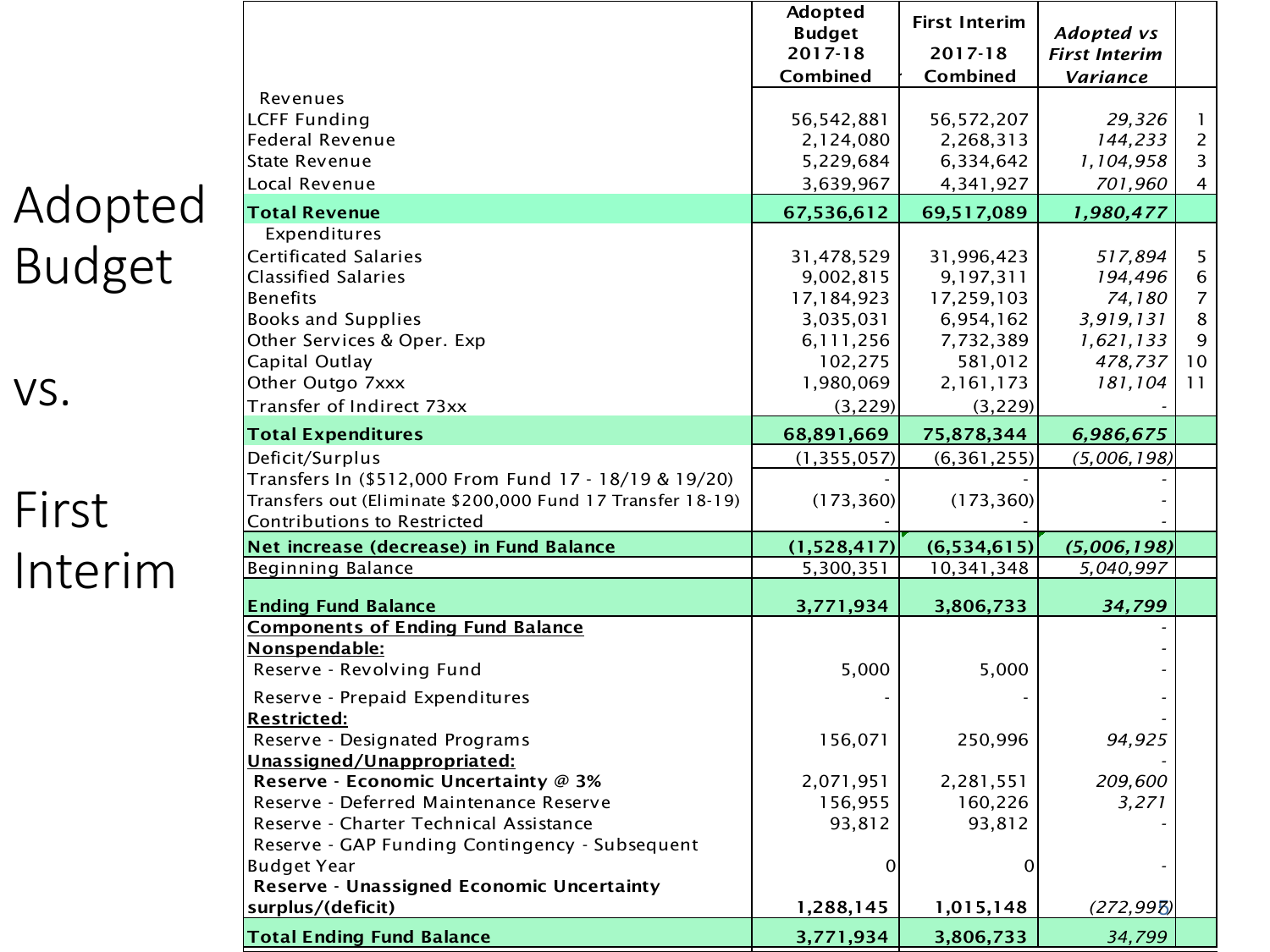#### **Major Changes to Fund Balance since Adopted Budget - 2017-18 First Interim Report**

|                     | <b>Budgeted Fund Balance Decrease at Adopted Budget</b>  |           |           | (\$1,528,417) |                |
|---------------------|----------------------------------------------------------|-----------|-----------|---------------|----------------|
|                     | <b>Revenues</b>                                          |           |           |               |                |
|                     | LCFF Sources - Increase in AB602 property tax allocation |           | 30,000    |               |                |
|                     | <b>Federal Revenue</b>                                   |           |           |               |                |
|                     | Carryover of prior year unspent allocations              | 100,000   |           |               |                |
|                     | Medi-Cal revenues (budgeted when received)               | 35,000    |           |               |                |
| Major               | Actual Perkins grant award                               | 5,000     |           |               |                |
|                     | <b>Miscellaneous</b>                                     | 5,000     |           |               |                |
| Revenue             | <b>Total Federal Revenue Changes</b>                     |           | 145,000   |               | $\overline{c}$ |
| Changes to          | <b>State Revenue</b>                                     |           |           |               |                |
|                     | One-Time Mandate Funding                                 | 965,000   |           |               |                |
| 2017-18             | Increase in Lottery Revenue                              | 35,000    |           |               |                |
| <b>Budget since</b> | Increase in ASES allocation                              | 35,000    |           |               |                |
|                     | State Assessment apportionment fees                      | 10,000    |           |               |                |
| Adopted             | Carryover of prior year unspent allocations              | 375,000   |           |               |                |
| <b>Budget</b>       | Transfer PCOE CTEIG to local revenue                     | (315,000) |           |               |                |
|                     | <b>Total State Revenue changes</b>                       |           | 1,105,000 |               | 3              |
|                     | <b>Local Revenue</b>                                     |           |           |               |                |
|                     | <b>TRANs revenues</b>                                    | 40,000    |           |               |                |
|                     | Transfer PCOE CTEIG from state revenue                   | 315,000   |           |               |                |
|                     | Increase in AB602 apportionment transfer                 | 80,000    |           |               |                |
|                     | <b>CRANE</b> allocation                                  | 80,000    |           |               |                |
|                     | SIG Wellness grant                                       | 25,000    |           |               |                |
|                     | <b>MAA Revenues</b>                                      | 20,000    |           |               |                |
|                     | Increase in charter school oversight revenue             | 20,000    |           |               |                |
|                     | Other revenues                                           | 10,000    |           |               |                |
|                     | Carryover of prior year unspent allocations              | 110,000   |           |               |                |
|                     | <b>Total Local Revenue changes</b>                       |           | 700,000   |               | 4              |
|                     | <b>Total Change in Revenues</b>                          |           |           | \$1,980,000   |                |

6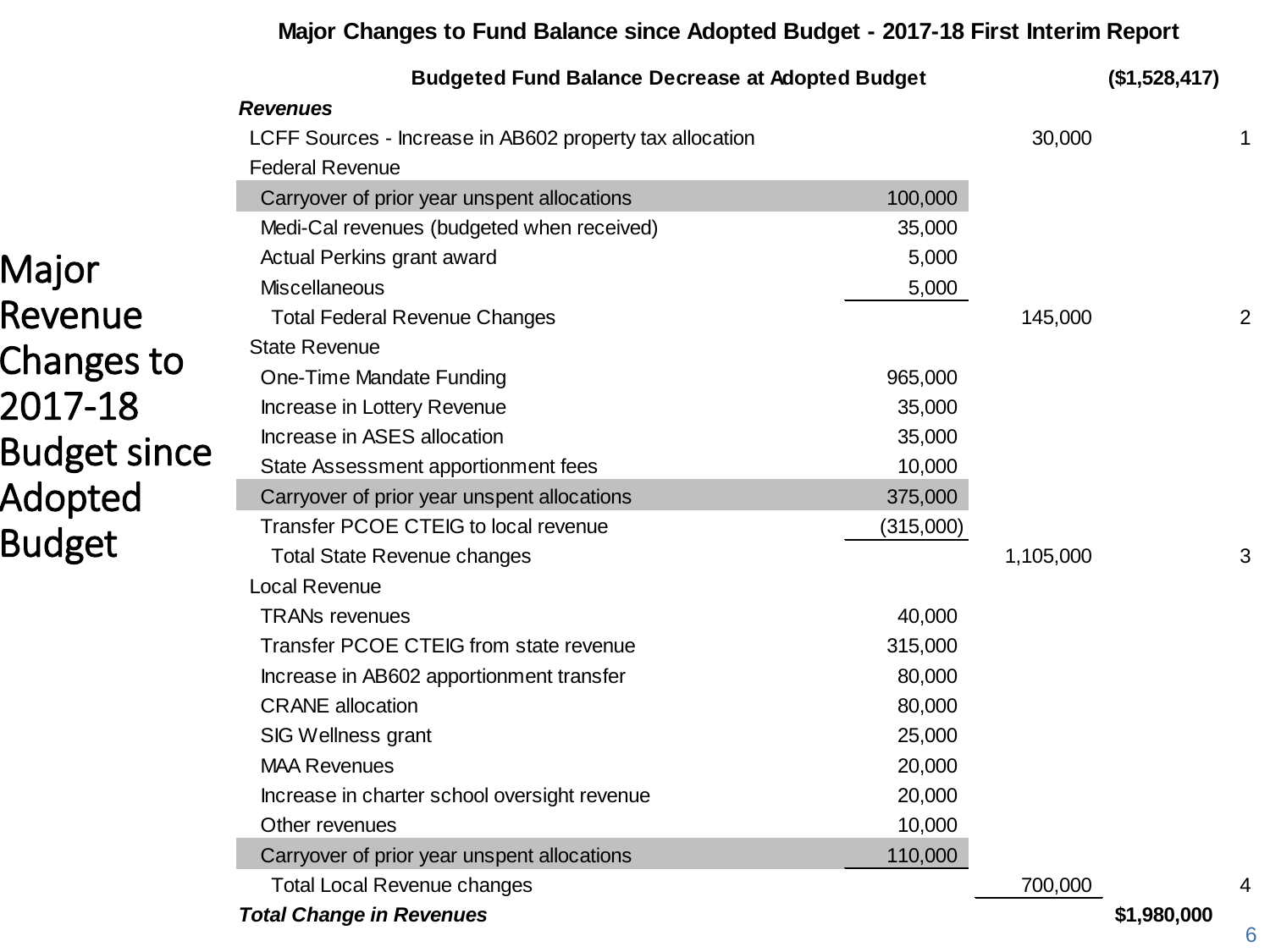|                     | <b>Expenditures</b>                                         |           |           |                |
|---------------------|-------------------------------------------------------------|-----------|-----------|----------------|
|                     | <b>Certificated Salaries</b>                                |           |           |                |
|                     | Negotiated salary increase (1.53%)                          | 430,000   |           |                |
|                     | Teacher column movement in excess of budget                 | 35,000    |           |                |
|                     | Temp elementary teacher paid from one-time funds            | 40,000    |           |                |
|                     | Budget extra time for teacher training in Supplemental      | 20,000    |           |                |
|                     | Transfer of coaching stipends to classified                 | (25,000)  |           |                |
|                     | Transfers from other objects                                | 20,000    |           |                |
|                     | Final position control adjustments                          | (5,000)   |           |                |
| Major               | <b>Total Certificated Salaries changes</b>                  |           | 515,000   | 5              |
| Expenditure         | <b>Classified Salaries</b>                                  |           |           |                |
|                     | Negotiated salary increase (1.53%)                          | 115,000   |           |                |
| Changes to          | Increase in Paraprofessionals (1.03 FTE)                    | 25,000    |           |                |
|                     | New Paraprofessional Transport Position (.7075 FTE)         | 15,000    |           |                |
| 2017-18             | Transfer of coaching stipends from certificated             | 25,000    |           |                |
| <b>Budget since</b> | 2017-18 position control adjustments (actual vs. estimate)  | 15,000    |           |                |
|                     | <b>Total Classified Salaries changes</b>                    |           | 195,000   | 6              |
| Adopted             | <b>Benefits</b>                                             |           |           |                |
| <b>Budget</b>       | Statutory benefits consistent with salary increases         | 130,000   |           |                |
|                     | Health benefits change - final position control adjustments | (55,000)  |           | $\overline{7}$ |
|                     | <b>Total Benefits changes</b>                               |           | 75,000    |                |
|                     | <b>Books and Supplies</b>                                   |           |           |                |
|                     | One-Time Mandate Funding                                    | 965,000   |           |                |
|                     | C/O of prior year unspent federal funds                     | 25,000    |           |                |
|                     | C/O of prior year unspent state funds                       | 2,730,000 |           |                |
|                     | C/O of prior year unspent local funds                       | 240,000   |           |                |
|                     | C/O of prior-year co-curricular funds                       | 230,000   |           |                |
|                     | Lottery, ASES, CRANE revenue increases                      | 35,000    |           |                |
|                     | Net transfers to other objects                              | (290,000) |           |                |
|                     | <b>Miscellaneous</b>                                        | (15,000)  |           |                |
|                     | <b>Total Books and Supplies changes</b>                     |           | 3,920,000 | 8              |

**Major Changes to Fund Balance since Adopted Budget - 2017-18 First Interim Report**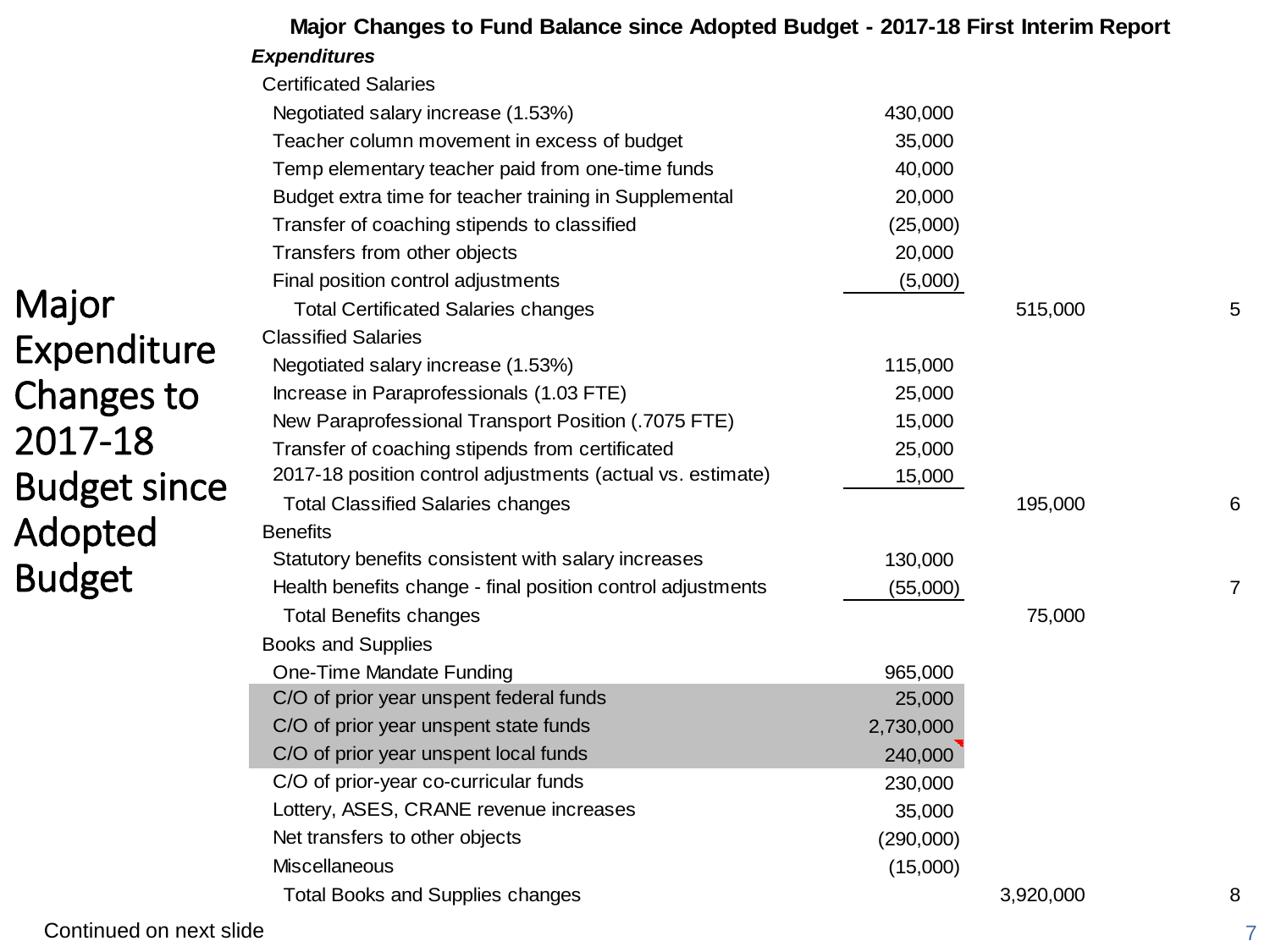| <b>Expenditures</b>                                |          |           |                                                                                   |
|----------------------------------------------------|----------|-----------|-----------------------------------------------------------------------------------|
| Services & Other Operating Expenditures            |          |           |                                                                                   |
| Net decrease in nonpublic schools/agencies budgets | (85,000) |           |                                                                                   |
| Budget deferred maintenance expenditures           | 275,000  |           |                                                                                   |
| C/O of prior year unspent federal funds            | 110,000  |           |                                                                                   |
| C/O of prior year unspent state funds              | 795,000  |           |                                                                                   |
| C/O of prior year unspent local funds              | 185,000  |           |                                                                                   |
| <b>TRANs expenditures</b>                          | 25,000   |           |                                                                                   |
| Legal settlements (Special Education)              | 30,000   |           |                                                                                   |
| Net transfers from other objects                   | 155,000  |           |                                                                                   |
| Adjust utilities to prior year actual              | 150,000  |           |                                                                                   |
| <b>Miscellaneous</b>                               | (20,000) |           |                                                                                   |
| <b>Total Services and Other Operating Costs</b>    |          | 1,620,000 |                                                                                   |
| <b>Capital Outlay</b>                              |          |           |                                                                                   |
| C/O of prior year unspent state and local funds    | 365,000  |           |                                                                                   |
| Transfer from other objects                        | 35,000   |           |                                                                                   |
| <b>CRANE</b> grant                                 | 80,000   |           |                                                                                   |
| <b>Total Capital Outlay</b>                        |          | 480,000   |                                                                                   |
| <b>Other Outgo</b>                                 |          |           |                                                                                   |
| <b>PCOE Special Ed Billback</b>                    | 140,000  |           |                                                                                   |
| <b>PCOE ROP Billback</b>                           | 40,000   |           |                                                                                   |
| <b>Total Other Outgo</b>                           |          | 180,000   |                                                                                   |
| <b>Total Change in Expenditures</b>                |          |           | 6,985,000                                                                         |
| Rounding                                           |          |           | (1, 198)                                                                          |
| <b>Total Change in Budgeted FB</b>                 |          |           | (5,005,000)                                                                       |
| <b>Budgeted Deficit Spending at First Interim</b>  |          |           | (\$6,534,615)                                                                     |
|                                                    |          |           | Major Changes to Fund Balance since Adopted Budget - 2017-18 First Interim Report |

Majo Expen Chan 2017 **Budg** Adop **Budget**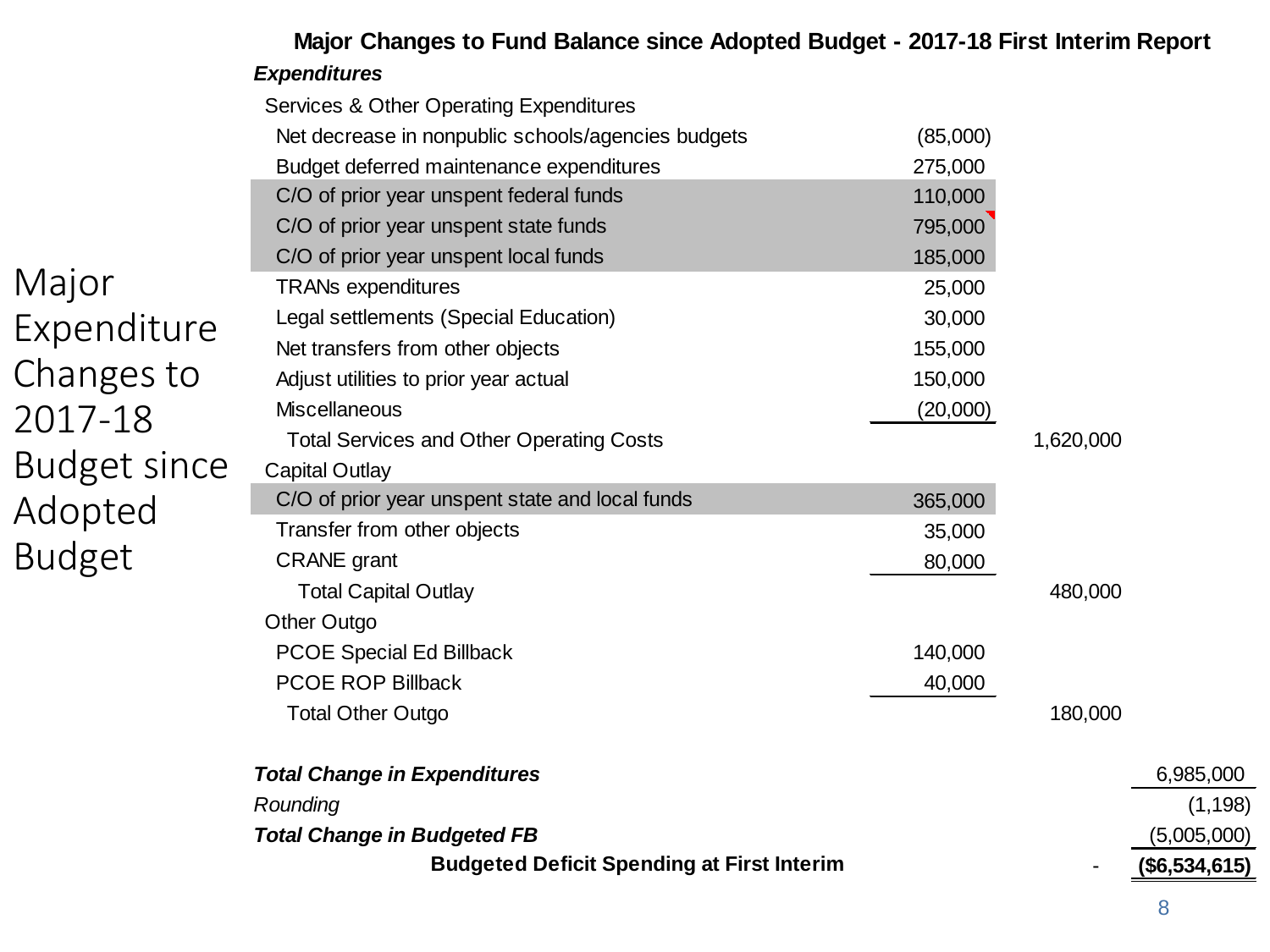## Contributions to Restricted Programs

#### *Contributions to Restricted Programs 2017-18 First Interim and 2017-18 Budget*

| Program                                          | <b>Resource</b> | <b>First</b><br><b>Interim</b> | <b>Adopted</b><br><b>Budget</b> | <b>Change</b> | <b>Comments</b>                                                                                                                |
|--------------------------------------------------|-----------------|--------------------------------|---------------------------------|---------------|--------------------------------------------------------------------------------------------------------------------------------|
| <b>Special Ed-Basic Grant</b><br>(PL94-142)      | 3310            | \$1,685,635<br>$\star$         | \$1,580,361                     | \$105,274     | Negotiated salary increase, add'l 1.7375<br>FTE paras, final position control<br>adjustments                                   |
| Spec Ed Pre-School                               | 3315            | \$21,030<br>*                  | \$17,356                        | \$3,674       |                                                                                                                                |
| Special Ed Pre-School                            | 3320            | \$2,276                        | \$0                             | \$2,276       |                                                                                                                                |
| <b>Special Education</b>                         | 6500            | \$6,731,033<br>$\star$         | \$6,776,759                     | (\$45,726)    | Negotiated salary increase, decrease in<br>NPS/NPA budgets, decrease in indirect<br>budget, final position control adjustments |
| Maintenance                                      | 8150            | \$1,877,987                    | \$1,877,987                     | \$0           |                                                                                                                                |
| <b>Total Contribution to Restricted Programs</b> |                 | \$10,317,961                   | \$10,252,463                    | \$65,498      |                                                                                                                                |
| <b>Total Special Ed Contribution</b>             |                 | \$8,439,974                    | \$8,374,476                     | \$65,498      |                                                                                                                                |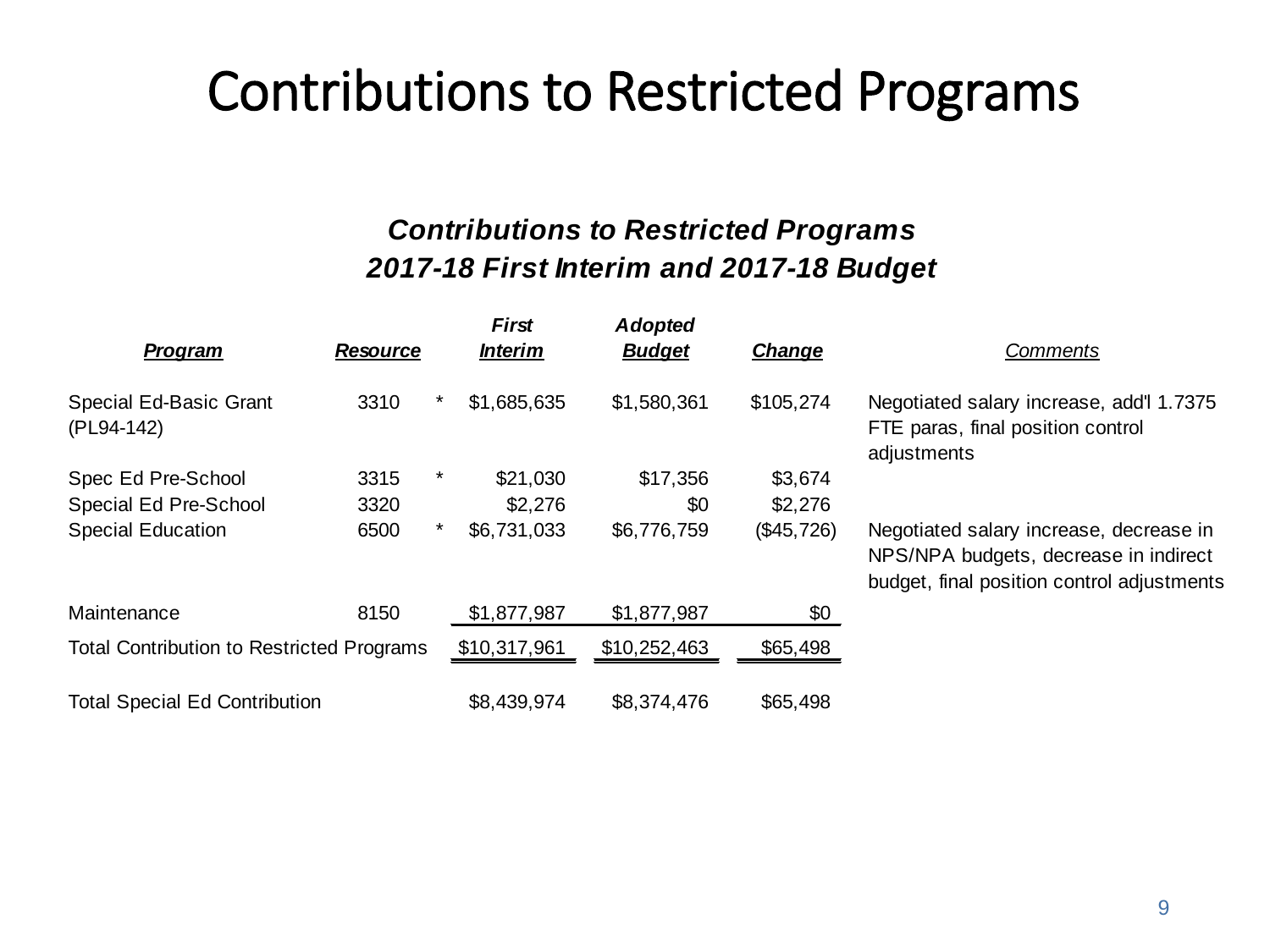## Multiple-Year BUDGET Projections

2017-18 1st Interim 2018-19 Projected 2019-20 Projected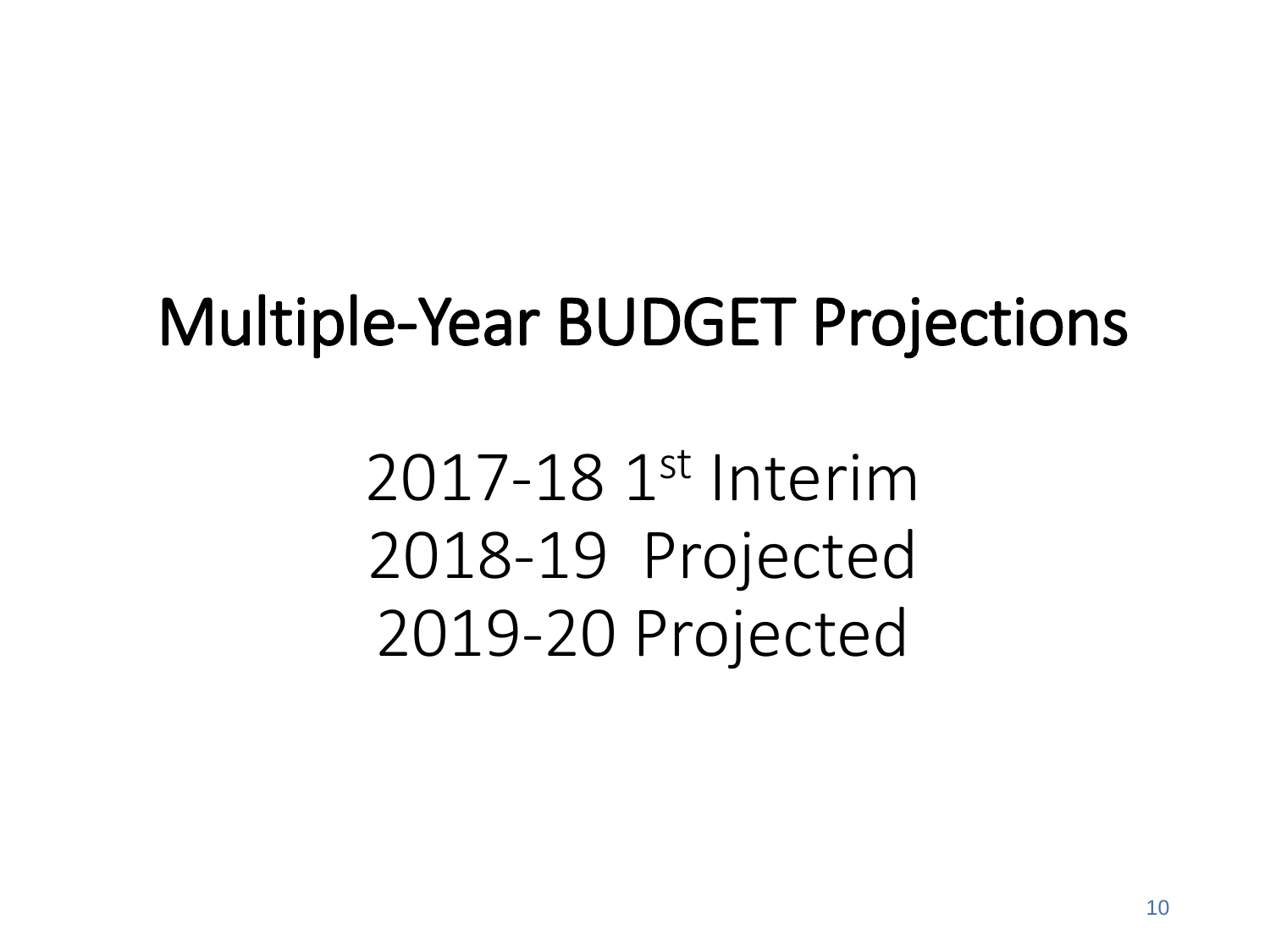### MYP - Budget Assumptions - Revenues

|                                      | 17/18        |            |            |                                                  |
|--------------------------------------|--------------|------------|------------|--------------------------------------------------|
|                                      | <b>First</b> | 18/19      | 19/20      |                                                  |
|                                      | Interim      | Projection | Projection |                                                  |
| <b>Enrollment</b>                    | 6,953        | 7,022      | 7,093      | Based on 16/17 Actual Enrollment and Projections |
| <b>ADA Yield</b>                     | 95.8%        | 95.8%      |            | 95.8% Based on Historical Rates                  |
| <b>ADA</b>                           | 6,680        | 6,747      |            | 6,815 Enrollment X ADA Yield                     |
| % Increase (Decrease) Enrollment     | 1.1%         | 1.0%       |            | 1.0% Based on Historical Rates                   |
| # Increase (Decrease) Enrollment     | 75           | 70         | 70         |                                                  |
| <b>Statutory COLA %</b>              | 1.56%        | 2.15%      |            | 2.35% Per PCOE Common Message                    |
| <b>LCFF Entitlement Factors:</b>     |              |            |            |                                                  |
| <b>Base Grant - Grades K-3</b>       | \$7,193      | \$7,348    |            | \$7,521 Per LCFF Calculator                      |
| <b>Base Grant - Grades 4-6</b>       | \$7,301      | \$7,458    |            | \$7,633 Per LCFF Calculator                      |
| <b>Base Grant - Grades 7-8</b>       | \$7,518      | \$7,680    |            | \$7,860 Per LCFF Calculator                      |
| <b>Base Grant - Grades 9-12</b>      | \$8,712      | \$8,899    |            | \$9,108 Per LCFF Calculator                      |
| Grade Span Funding (K-3 CSR & 9-     | \$748        | \$764      |            | \$782 Per LCFF Calculator                        |
| Supplemental Grants (% Adj. Base)    | 20%          | 20%        |            | 20% Per LCFF Calculator                          |
| <b>Concentration Grants</b>          | 50%          | 50%        |            | 50% Per LCFF Calculator                          |
| <b>Concentration Grant Threshold</b> | 55%          | 55%        |            | 55% Per LCFF Calculator                          |
| <b>LCFF Gap Closed Percentage</b>    | 43.19%       | 66.12%     |            | 64.92% Per LCFF Calculator                       |
| <b>LCFF Entitlement per ADA</b>      | 8,322        | 8,603      |            | 8,825 Per LCFF Calculator                        |
| <b>LCFF Funding</b>                  | 55,588,146   | 58,039,880 |            | 60,134,604   Per LCFF Calculator                 |
| <b>Property Tax change</b>           | 3.92%        | 3.00%      |            | 3.00% County Taxes Report/3-Yr Ave.              |
| <b>Est. Property Taxes</b>           | 46,962,900   | 48,371,787 |            | 49,822,941 Actuals/3-Yr Average                  |
| <b>State LCFF Supplemental Funds</b> | 3,243,714    | 3,470,471  |            | 3,640,837   Per LCFF Calculator                  |
| <b>Federal Revenue</b>               | 0%           | 0%         |            | 0% Per PCOE Common Message                       |
| <b>Categorical COLA</b>              | 1.56%        | 2.15%      |            | 2.35% Per PCOE Common Message                    |
| <b>Lottery Unrestricted/ADA</b>      | \$146.00     | \$146.00   |            | \$146.00 Per PCOE Common Message                 |
| <b>Lottery Restricted/ADA</b>        | \$48.00      | \$48.00    |            | \$48.00 Per PCOE Common Message                  |

11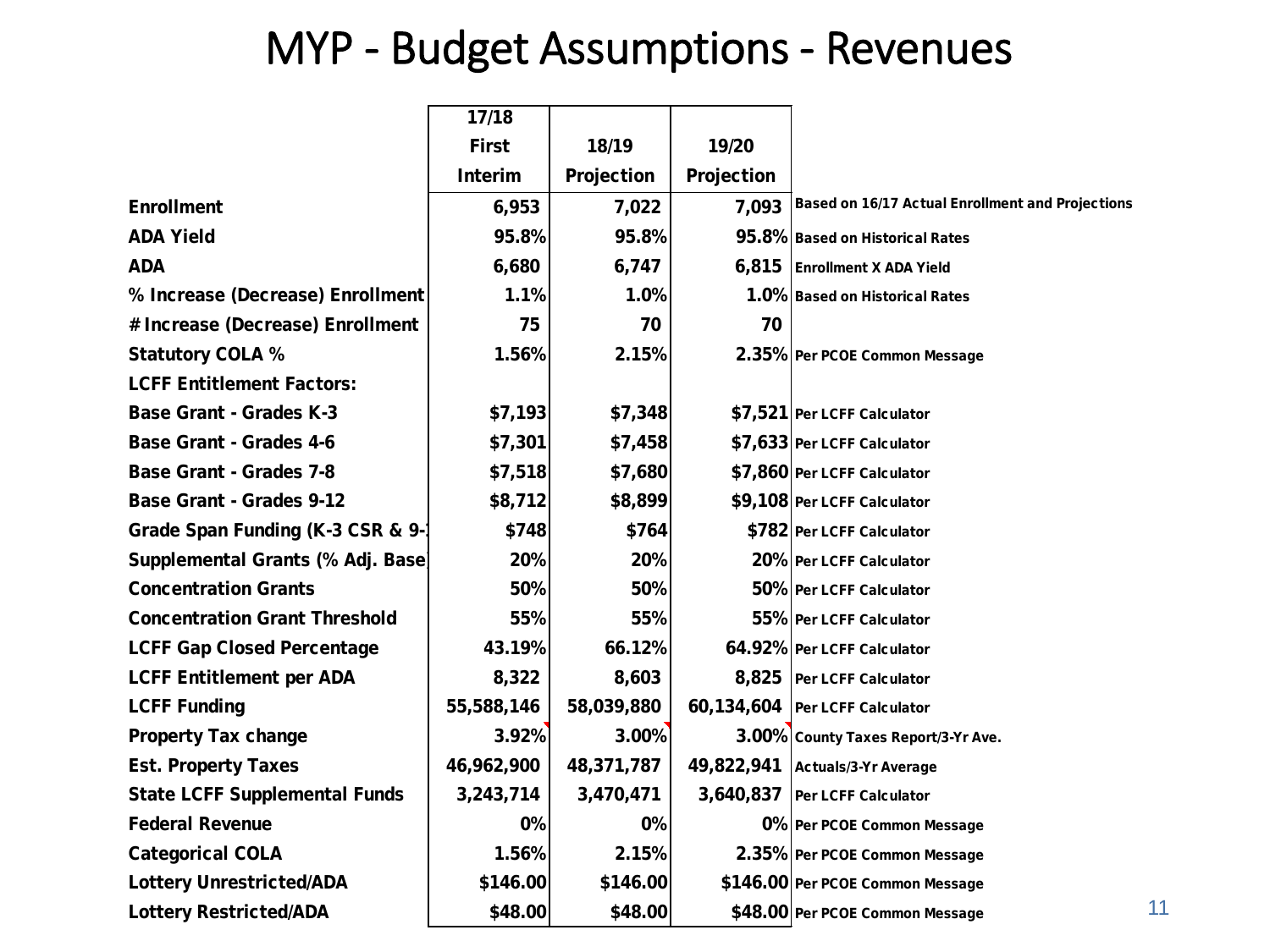#### MYP - Budget Assumptions - Expenditures

|                                          | 17/18          |              |             |                                                      |
|------------------------------------------|----------------|--------------|-------------|------------------------------------------------------|
|                                          | <b>First</b>   | 18/19        | 19/20       |                                                      |
|                                          | <b>Interim</b> | Projection   | Projection  |                                                      |
| <b>EXPENDITURES</b>                      |                |              |             |                                                      |
| <b>Certificated New Positions - FTE</b>  | 3.5            | 2.0          | 2.0         | <b>Based on Enrollment &amp; Program Projections</b> |
| <b>Estimated Retirements - FTE</b>       | 3.6            | 0.0          | 0.0         | <b>Based on Notifications</b>                        |
| Reductions in Staffing - FTE - Tem       | 0.85           | 0.0          | 0.0         |                                                      |
| <b>Staffing Ratios:</b>                  |                |              |             | <b>Categorically Funded - Title I</b>                |
| <b>TK/Kindergarten</b>                   | 25:1           | 25:1         | 25:1        |                                                      |
|                                          |                |              |             | Per Contract - District-wide                         |
| $1 - 3$                                  | 25:1           | 25:1         | 25:1        | Per Contract - District-wide                         |
| $4 - 5$                                  | 31:1           | 31:1         | 31:1        | Per Contract                                         |
| $6-8$                                    | 32:1           | 32:1         | 32:1        | Per Contract                                         |
| $9 - 12$                                 | 36:1           | 36:1         | 36:1        | Per Contract                                         |
| <b>Certificated Step/Column</b>          | 2.00%          | 2.00%        | 2.00%       |                                                      |
| <b>Classified New Positions - FTE</b>    | 2.9            | 0.0          | 0.0         | <b>New 18-22 Transition Program</b>                  |
| <b>Estimated Retirements - FTE</b>       | 1.0            | 0.0          | 0.0         |                                                      |
| <b>Reductions in Staffing - FTE</b>      | 0.94           | 0.0          | 0.0         | <b>Categorically Funded - Title I</b>                |
| <b>Classified Step/Column</b>            | 1.10%          | 1.10%        | 1.10%       |                                                      |
| <b>Health Benefits</b>                   | 0.0%           | 0.0%         | 0.0%        | <b>Contribution Capped</b>                           |
| <b>CalPERS Employer Rate</b>             | 15.531%        | 18.10%       | 20.80%      | Per PCOE Common Message                              |
| <b>CalSTRS Employer Rate</b>             | 14.43%         | 16.28%       | 18.13%      | Per PCOE Common Message                              |
| <b>Budget Reductions</b>                 |                |              | 1,200,000   |                                                      |
| <b>Transfers Out</b>                     | 173,360        | 23,360       | 23,360      | To Fund 17 - Wetland Reserve                         |
| <b>Designated for Economic Uncertail</b> | 3%             | 3%           | 3%          |                                                      |
| <b>Deferred Maintenance Reserve</b>      | 160,226        | 160,226      | 160,226     | <b>Reserved for Roofing Needs</b>                    |
| <b>Site Allocations:</b>                 |                |              |             |                                                      |
| Elementary                               | \$<br>47.00    | \$<br>47.00  | 47.00<br>\$ |                                                      |
| <b>Middle School</b>                     | \$<br>58.50    | \$<br>58.50  | \$<br>58.50 |                                                      |
| <b>High School</b>                       | \$<br>83.75    | \$<br>83.75  | \$<br>83.75 |                                                      |
| Lottery per teacher                      | \$<br>500.00   | \$<br>500.00 | \$          | 500.00 Per Contract                                  |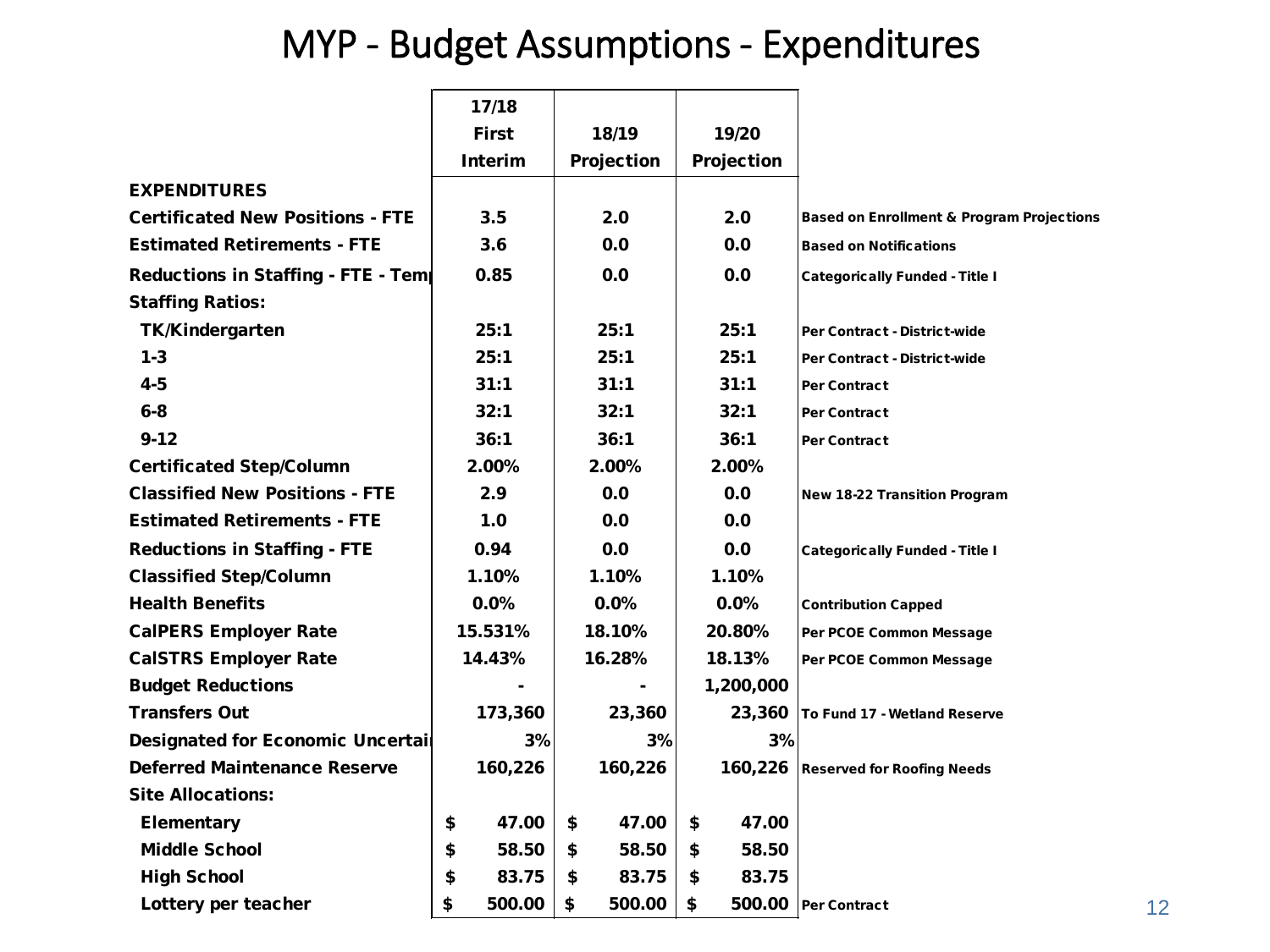## Enrollment and ADA

For the 2016-17 school year, the District enrollment increased by 133 students, a 2.0% increase. With the exception of a one-year decline of 54 students in 2014-15, the District has experienced an average annual enrollment increase of approximately 1.0% over the past seven years. Average Daily Attendance rates (ADA) have ranged from a high of 96.22% in 2015-16 to a low of 95.47% in 2012-13 with an average ADA rate of 95.86% for the last five years.

Enrollment and attendance projections for the current 2017-18 budget year and the next two budget years are listed on the following page:

|                                  | 17/18          |                   |                   |
|----------------------------------|----------------|-------------------|-------------------|
|                                  | <b>First</b>   | 18/19             | 19/20             |
|                                  | <b>Interim</b> | <b>Projection</b> | <b>Projection</b> |
| <b>Enrollment</b>                | 6,953          | 7,022             | 7,093             |
| <b>ADA Yield</b>                 | 95.8%          | 95.8%             | 95.8%             |
| <b>ADA</b>                       | 6,680          | 6,747             | 6,815             |
| % Increase (Decrease) Enrollment | 1.1%           | 1.0%              | 1.0%              |
| # Increase (Decrease) Enrollment | 75             | 70                | 70                |

13 Any potential reduction in enrollment for the projected opening of the John Adams Charter School in 2018-19 budget year has not been included in the budget at this time. For 2017-18 we have seen a loss of approximately 30 to John Adams Charter School. The final amount will not be known until P-2 enrollment at that time any adjustment will be taken into account in the P-2 enrollment and ADA figures. We will continue to assess the impact in enrollment as the charter adds grades to their school.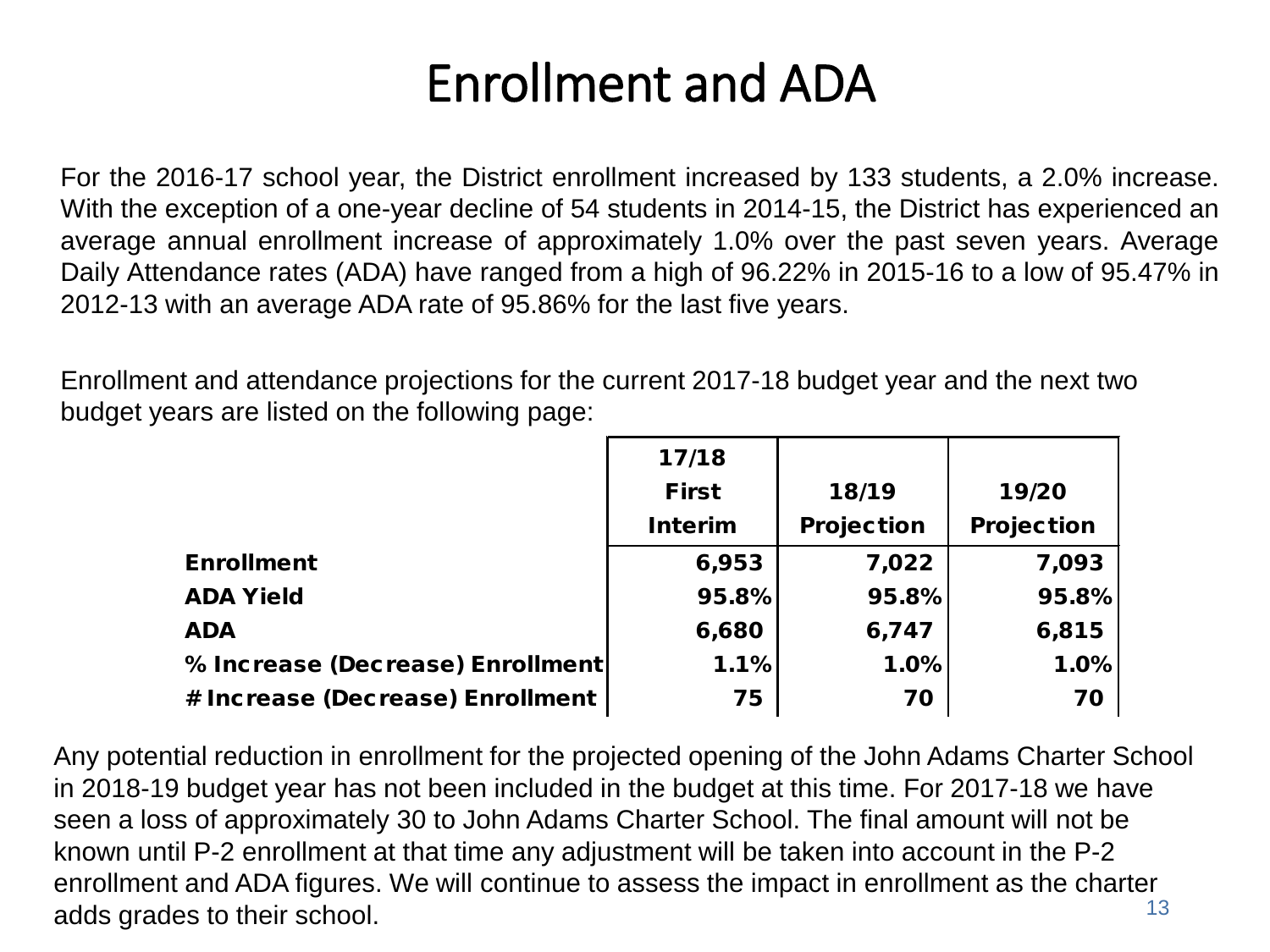## CALSTRS and CALPERS Employer Contributions

Adopted/projected CalPERS rates are as follows:

|                      | <b>PERS</b><br>Adopted | <b>PERS Projected</b> |  |  |  |  |  |                                                                       |
|----------------------|------------------------|-----------------------|--|--|--|--|--|-----------------------------------------------------------------------|
| <b>Fiscal Year</b>   |                        |                       |  |  |  |  |  | 2017-18 2018-19 2019-20 2020-21 2021-22 2022-23 2023-24 2024-25       |
| <b>Employer Rate</b> |                        |                       |  |  |  |  |  | 15.53%   18.10%   20.80%   23.80%   25.20%   26.10%   26.80%   27.30% |

Statutory CalSTRS rates are below:

| <b>STRS Rates Per Legislation</b>                            |  |  |  |        |  |  |  |
|--------------------------------------------------------------|--|--|--|--------|--|--|--|
| 2017-18 2018-19 2019-20<br><b>Fiscal Year</b><br>$ 2020-21 $ |  |  |  |        |  |  |  |
| <b>STRS Employer Rate   14.43%   16.28%   18.13%</b>         |  |  |  | 19.10% |  |  |  |

The CalSTRS and CalPERS additional costs associated with the employer rates increase over the next three years as follows:

|                                           | 2017-18   | 2018-19      |           | 2019-20 |             |
|-------------------------------------------|-----------|--------------|-----------|---------|-------------|
| STRS Additional Costs Per Year            | 556,569   |              | 567,700   |         | 579,054     |
| <b>PERS Additional Costs Per Year</b>     | 98,900    |              | 156,187   |         | 165,793     |
|                                           | 655.469   |              | 723,887   |         | 744,847     |
|                                           |           |              |           |         |             |
| <b>STRS Additional Costs - Cumulative</b> | 1,072,429 | $\mathbf{r}$ | 1,640,130 |         | \$2,219,184 |
| <b>PERS Additional Costs - Cumulative</b> | 218,016   |              | 374,203   |         | 539,996     |
|                                           | 1,290,445 |              | 2,014,333 |         | 2,759,180   |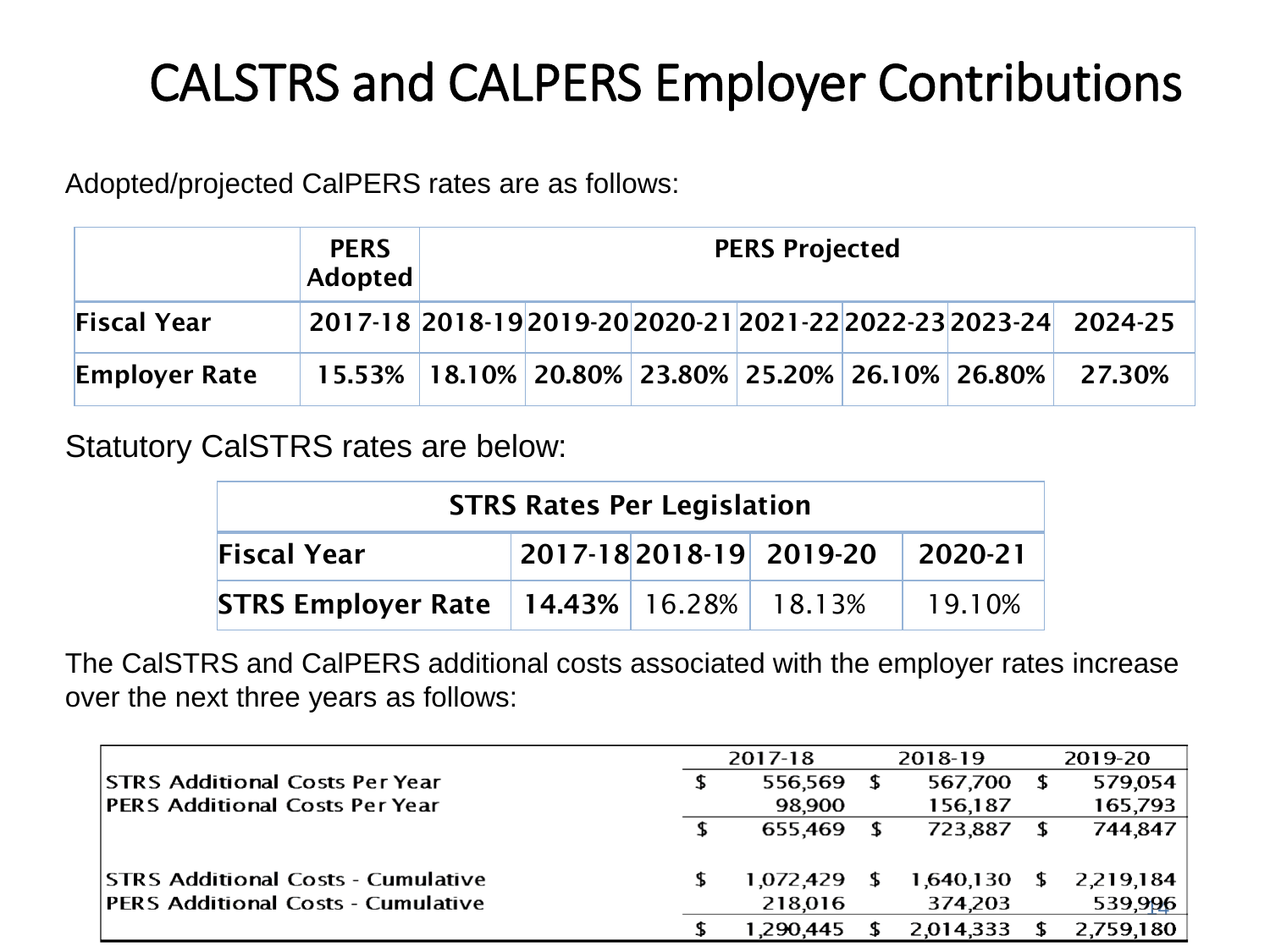## Enrollment Trends

Over the last five years the district has experienced a decline in elementary grades (TK through  $5<sup>th</sup>$ ) and an enrollment increase in secondary grades ( $6<sup>th</sup>$  through 12th). The enrollment trend for each group from 2013-14 to the current 2017-18 school year (as of September 2017) is as follows:

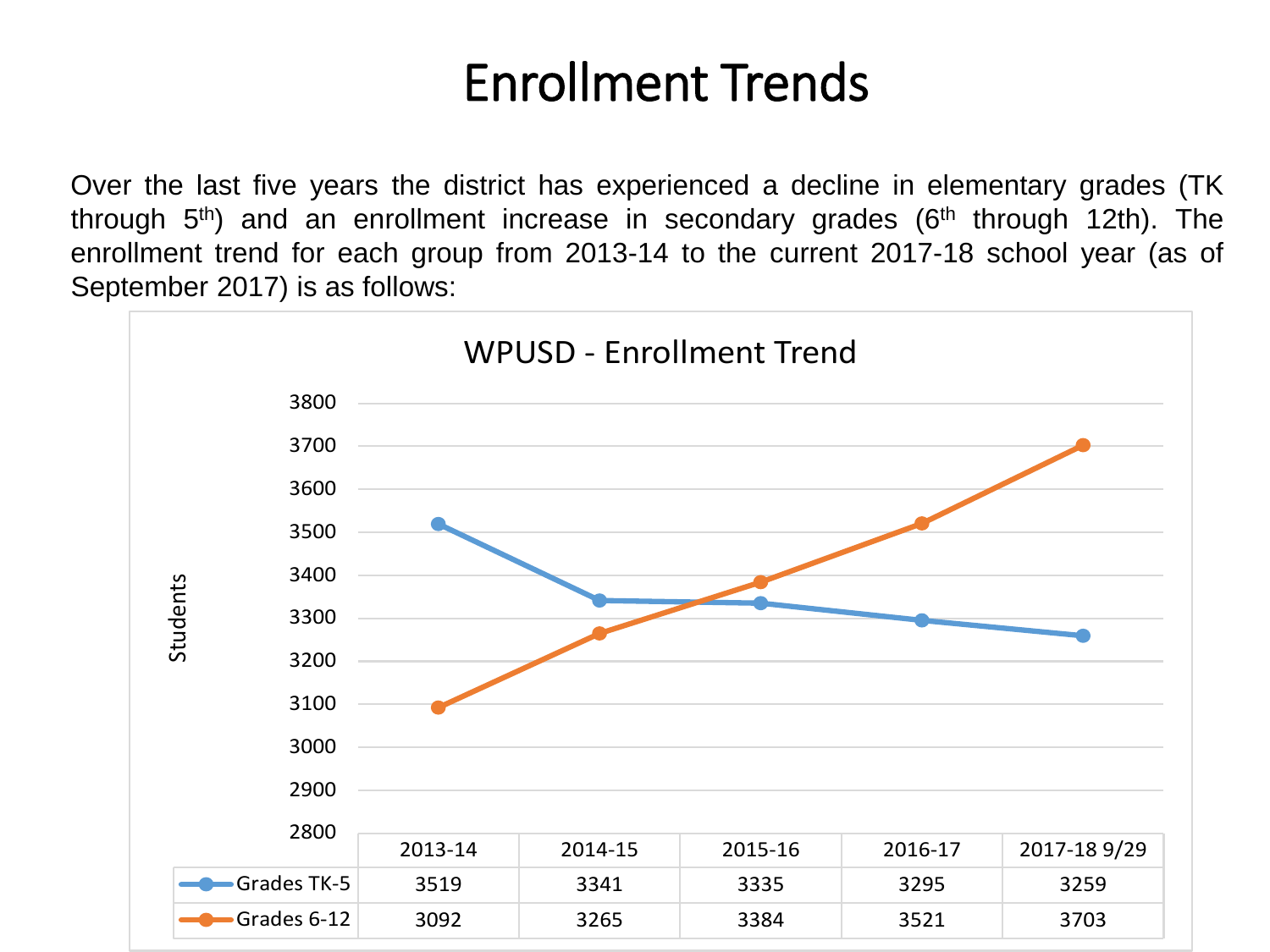## Enrollment Trends

Elementary enrollment for grades TK through 5th has decreased by 265 students, from 3,519 students in 2013-14 to 3,259 students in 2017-18. By contrast, secondary enrollment for 6<sup>th</sup> through 12th grades has increased by 621 students from 3,092 students in 2013-14 to 3,703 students in 2017-18. This trend shows that many elementary students appear to be leaving the District before the end of their elementary years. We are also seeing a sharp increase in enrollment at the high school grades. The result of this trend is a declining elementary enrollment and an increasing secondary enrollment. This enrollment trend is concerning, as healthy growth districts show a continual uptick in enrollment trend for all grades beginning with TK or Kindergarten grades and retaining those students through middle school and high school grades.

In order to address this concerning enrollment trend, the Superintendent has created an Elementary Enrollment Task Force Committee of district teachers, administrators and staff to explore the issue, collect and analyze data, create possible solutions, and generate options and recommendations in order to retain and attract elementary students.

Also, at the beginning of the 2017-18 school year, the District began a multi-media marketing campaign to promote the District's educationally rich programs and learning opportunities.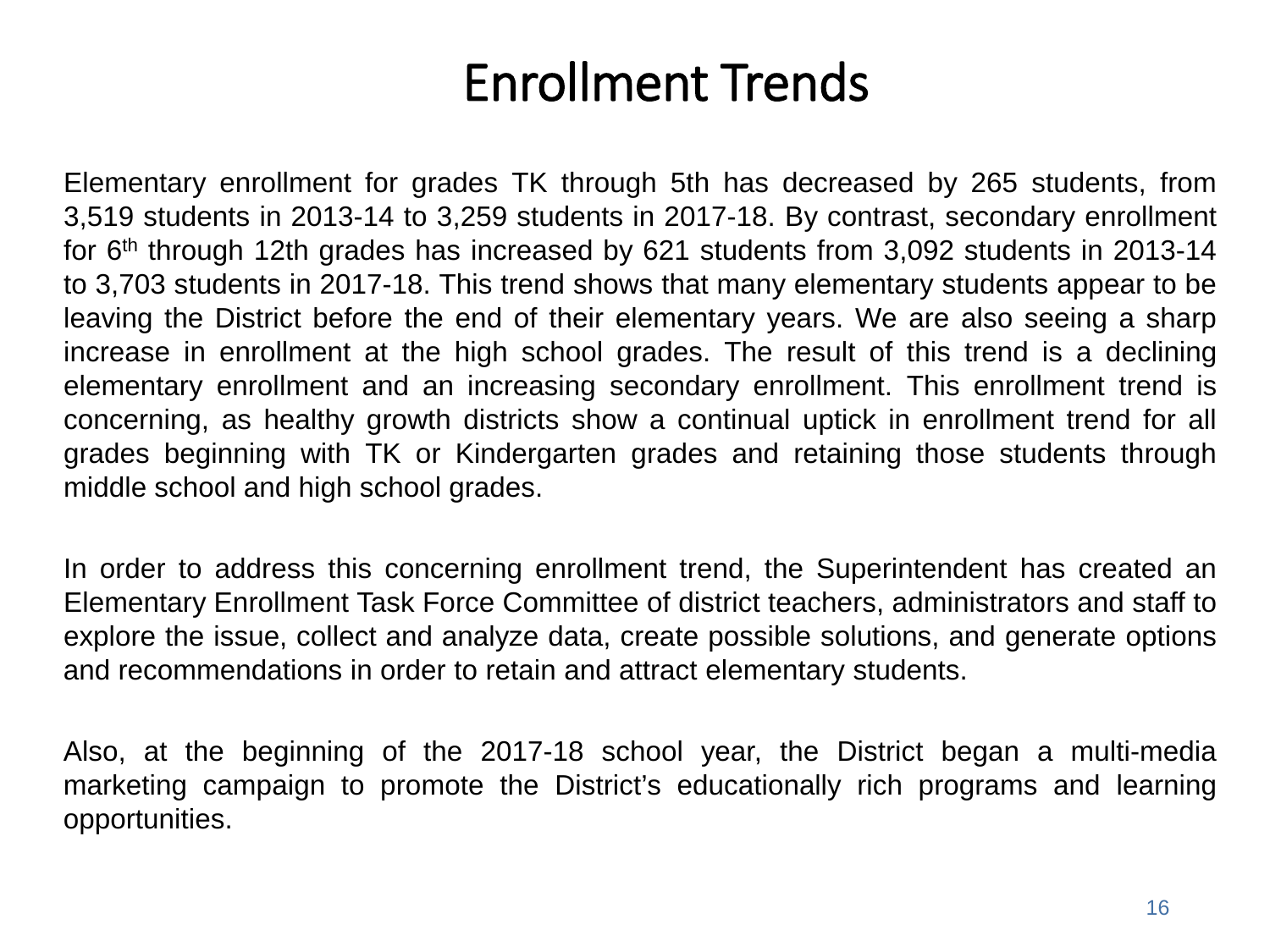## Multiple Year Projections

|                                                            | <b>First Interim</b> | Projection    | Projection      | <b>LCFF Funding</b>                               |
|------------------------------------------------------------|----------------------|---------------|-----------------|---------------------------------------------------|
|                                                            | 2017-18              | 2018-19       | 2019-20         | includes Projected<br>GAP Funding per             |
|                                                            | Combined             | Combined      | <b>Combined</b> | DOF and FCMAT                                     |
| Revenues                                                   |                      |               |                 | <b>LCFF Calculator</b>                            |
| LCFF Funding                                               | 56,572,207           | 59,023,941    | 61,118,664      | One time Federal &                                |
| Federal Revenue                                            | 2,268,313            | 2,132,122     | 2,132,122       | State funding removed                             |
| State Revenue                                              | 6,334,642            | 4,631,708     | 4,631,708       | from 18/19 and 19/20.                             |
| Local Revenue                                              | 4,341,927            | 3,794,289     | 3,794,289       | Salaries include step                             |
| <b>Total Revenue</b>                                       | 69,517,089           | 69,582,060    | 71,676,783      | & column cost and                                 |
| Expenditures                                               |                      |               |                 | increasing STRS &<br>PERS employer                |
| Certificated Salaries                                      | 31,996,423           | 32,622,870    | 33,407,101      | contribution rates. No<br>V                       |
| <b>Classified Salaries</b>                                 | 9,197,311            | 9,273,957     | 9,377,970       | negotiated salary<br>increase included.           |
| <b>Benefits</b>                                            | 17,259,103           | 18,228,594    | 19,305,425      |                                                   |
| <b>Books and Supplies</b>                                  | 6,954,162            | 2,406,513     | 2,306,513       | One time State                                    |
| Other Services & Oper. Exp                                 | 7,732,389            | 6,238,550     | 6,238,550       | funding removed<br>from $18/19$ and $19/20$       |
| Capital Outlay                                             | 581,012              | 73,650        | 73,650          |                                                   |
| Other Outgo 7xxx                                           | 2,161,173            | 2,132,214     | 2,132,214       | \$1.2 Million in                                  |
| Transfer of Indirect 73xx                                  | (3, 229)             | (3, 229)      | (3, 229)        | <b>Unidentified Budget</b>                        |
| Unidentified Budget Reductions 19-20                       |                      |               | $(1,200,000)^k$ | <b>Reductions in 19-20</b>                        |
| <b>Total Expenditures</b>                                  | 75,878,344           | 70,973,119    | 71,638,194      | <b>Transfers in total of</b>                      |
| Deficit/Surplus                                            | (6, 361, 255)        | (1, 391, 059) | 38,589          | \$512,000 Wetlands                                |
| Transfers In (\$512,000 From Fund 17 - 18/19 & 19/20)      |                      | 312,000       | 200,000         | <b>Reserve from Fund 17</b><br>to GF in 18/19 and |
| Transfers out (Eliminate \$200,000 Fund 17 Transfer 18-19) | (173, 360)           | (23, 360)     | (23, 360)       | 19/20                                             |
| Contributions to Restricted                                |                      |               |                 | <b>Eliminates transfer of</b>                     |
| Net increase (decrease) in Fund Balance                    | (6,534,615)          | (1,102,419)   | 215,229         | \$200,000 Wetlands                                |
| Beginning Balance                                          | 10,341,348           | 3,806,733     | 2,704,314       | Reserve back to Fund<br>17 in 18/19               |
| <b>Ending Fund Balance</b>                                 | 3,806,733            | 2,704,314     | 2,919,543       |                                                   |

<sup>17</sup> **Positive Certification – Adequate reserves and cash**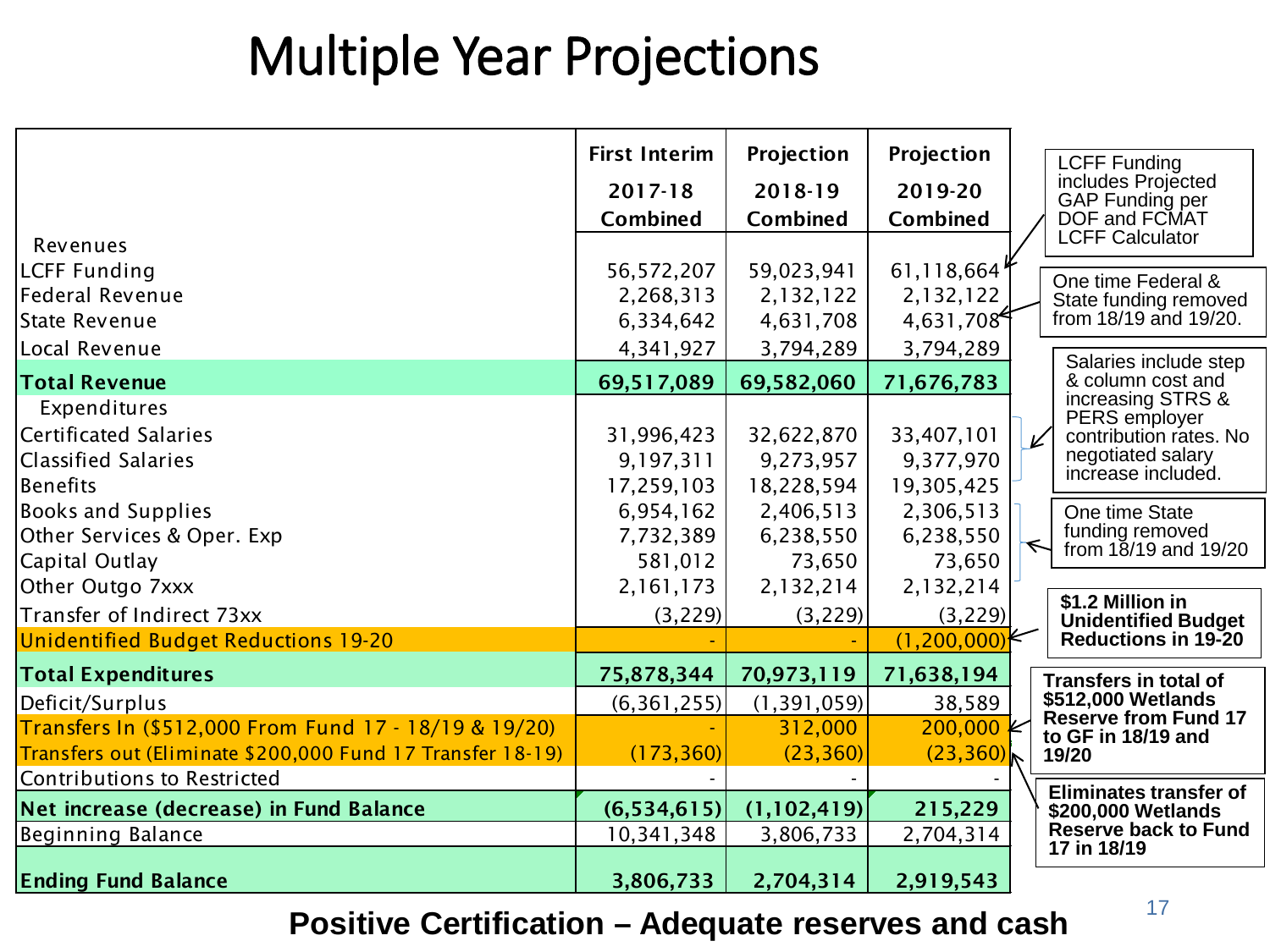## Components of Fund Balance

| 2017-18 Ending Fund<br><b>Balance Components</b><br>\$3,806,733: |                                                                       | <b>First Interim</b><br>2017-18<br><b>Combined</b> | Projection<br>2018-19<br><b>Combined</b> | Projection<br>2019-20<br><b>Combined</b> |
|------------------------------------------------------------------|-----------------------------------------------------------------------|----------------------------------------------------|------------------------------------------|------------------------------------------|
|                                                                  | <b>Ending Fund Balance</b>                                            | 3,806,733                                          | 2,704,314                                | 2,919,543                                |
| Nonspendable:                                                    | <b>Components of Ending Fund Balance</b>                              |                                                    |                                          |                                          |
| \$5,000                                                          | Nonspendable:<br>Reserve - Revolving Fund                             | 5,000                                              | 5,000                                    | 5,000                                    |
|                                                                  | Reserve - Prepaid Expenditures                                        |                                                    |                                          |                                          |
| <b>Restricted:</b>                                               | <b>Restricted:</b>                                                    |                                                    |                                          |                                          |
| \$250,996                                                        | Reserve - Designated Programs                                         | 250,996                                            | 250,996                                  | 250,996                                  |
|                                                                  | Reserve - Prepaid Expenditures<br><u>Unassigned/Unappropriated:</u>   |                                                    |                                          |                                          |
| <b>Reserve for EU (3%):</b>                                      | Reserve - Economic Uncertainty @ 3%                                   | 2,281,551                                          | 2,129,894                                | 2,149,847                                |
| \$2.281.551                                                      | Reserve - Deferred Maintenance Reserve                                | 160,226                                            | 160,226                                  | 160,226                                  |
| <b>Board designated:</b>                                         | Reserve - Additional LCFF Supplemental Required                       |                                                    |                                          |                                          |
|                                                                  | Increase Budget 18-19 & 19-20                                         | 0                                                  | 54,459                                   | 224,825                                  |
| \$254,038                                                        | Reserve - Charter Technical Assistance                                | 93,812                                             | 93,812                                   | 93,812                                   |
|                                                                  | Reserve - GAP Funding Contingency - Subsequent                        |                                                    |                                          |                                          |
| <b>Unassigned Surplus:</b>                                       | <b>Budget Year</b>                                                    | 0                                                  |                                          | 0                                        |
| \$1,015,148                                                      | <b>Reserve - Unassigned Economic Uncertainty</b><br>surplus/(deficit) | 1,015,148                                          | 9,927                                    | 34,838                                   |
|                                                                  | <b>Total Ending Fund Balance</b>                                      | 3,806,733                                          | 2,704,314                                | 2,919,543                                |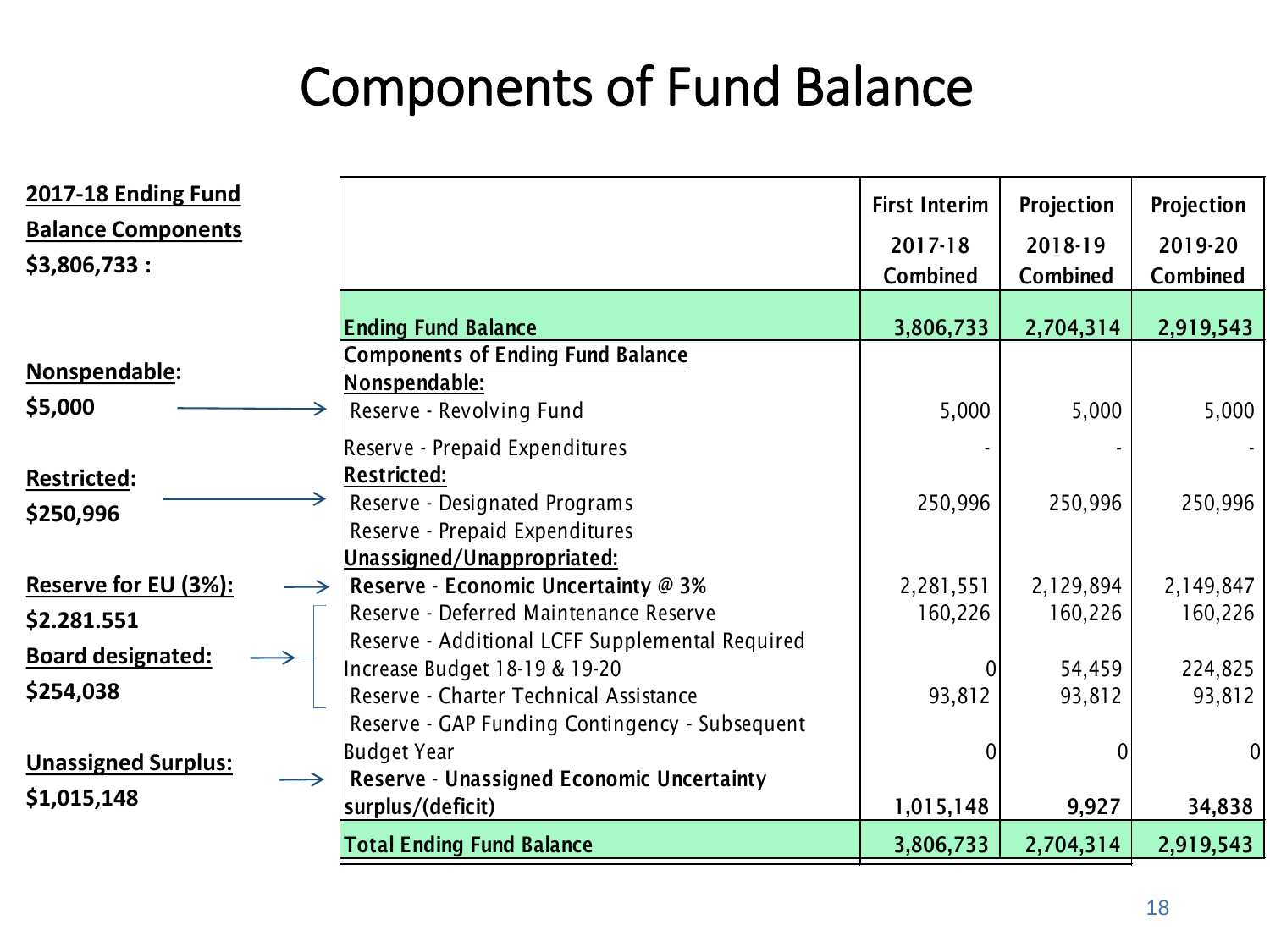## Next Steps

- Governor's 2018-19 State Budget Proposals SSC Workshop January 2018
- Presentation of Information from District LCAP Committee for 2018-19– January & February 2018
- Second Interim Report March 2018
- District Attendance Reporting (P-2) April 2018
	- P-2 ADA may drive change in 2017-18 Projected Funded ADA
- Governor's May Revision May 2018
- 2018-19 Budget Adoption and LCAP Approval June 30, 2018